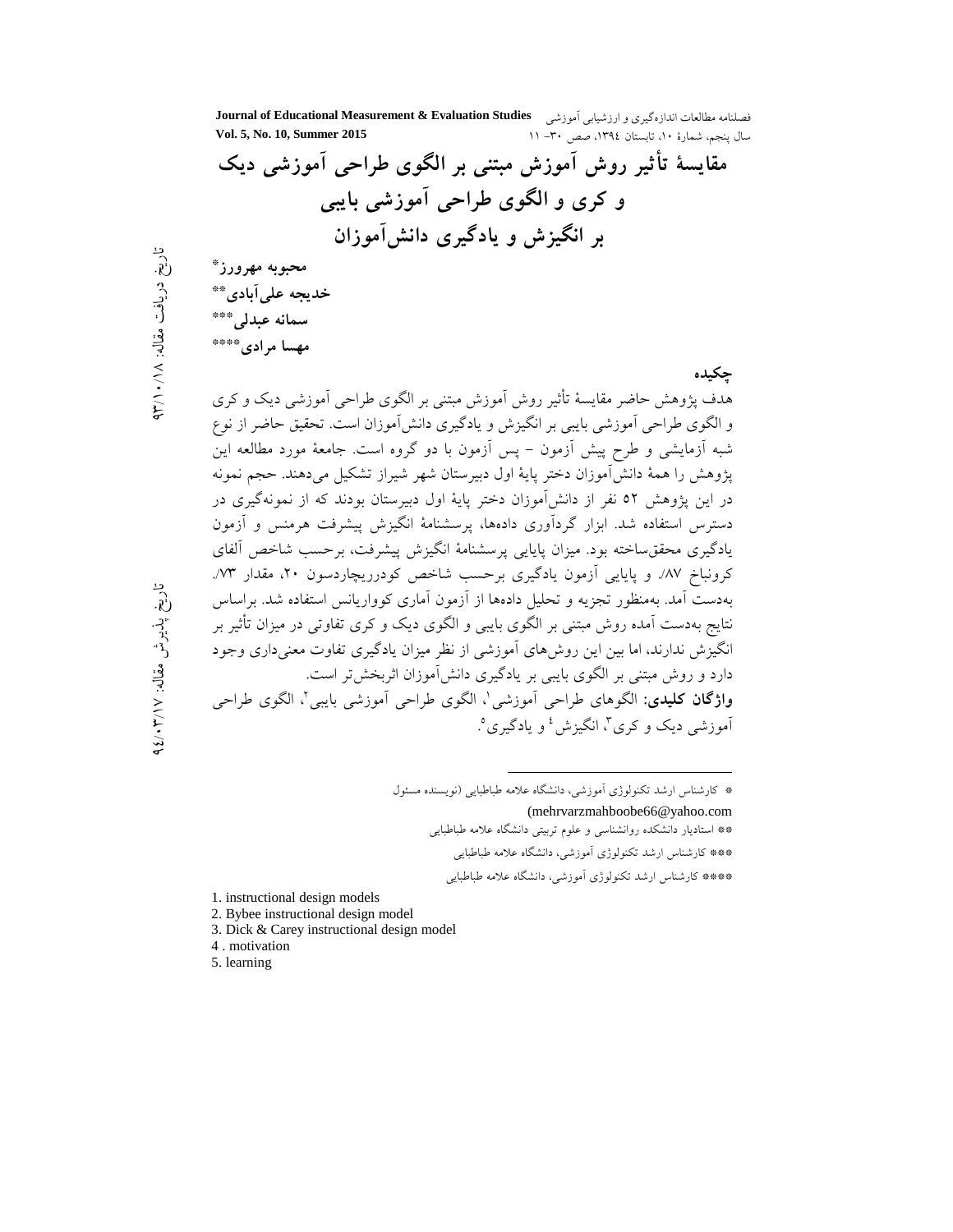مقدمه

۱۲

امروزه دیدگاه بشر از تدریس صرف در کلاس درس فراتر رفته و به رویکردها و گرایش های جدید که حاصل یافتههای علوم تربیتی، روانشناسی، جامعهشناسی و مديريت هستند، در عرصهٔ تدريس و معلمي توجه شده است. اين رويكردها سبب می شوند که معلمان با وسعت نظر بیشتری به تدریس و نقش خود بنگرند و با به کار گیری آنها، کیفیت یادگیری و رشد همهجانبهٔ دانش آموزان را بهبود بخشند (صفوی، ۱۳۹۰). استفاده از این رویکردها و روشهای فعال تدریس مناسب، باعث تقویت اعتماد به نفس در دانش آموزان و توجه به تفاوتهای فردی آنان می شود و زمینه را برای نوآوری و خلاقیت فراهم میسازد. در چنین رویکردی، همپاری و فعالیت گروهی جایگزین رقابتهای آموزشی می شود (میلر و پیترسون`، ۲۰۰۳). انتخاب و به کارگیری چنین روشهای تدریسی به قدری مهم و با ارزش است که نظریهپردازان برنامهٔ درسی معتقدند که روش تدریس از جمله مؤلفههای اصلی برنامهٔ درسی و از مراحل مهم طراحی آموزشی محسوب می شود و با استفاده از آن، می توان به اهداف نظام آموزشی دست یافت (امامریزی و همکاران<sup>۲</sup>، ۲۰۱۳). در نتیجه به نظر می رسد که استفاده از روش های فعال تدریس و تجهیز کردن معلمان با روش های مناسب و فعال یاددهی \_ یادگیری از کارهای مهم و ضروری در امر تعلیم و تربیت است. روش هایی که هدفشان افزایش تعامل، همکاری و رفاقت بین دانش آموزان و «یادگیری چگونه یادگرفتن» باشد (اوکلی و همکاران"، ٢٠٠٤). پس باید تلاش کرد تا بهترین روش تدریس را بهمنظور ایجاد فضای مناسب یادگیری ایجاد کرد. برای رسیدن به این شرایط یادگیری و خلق دانش نو، معلم باید با انتقال تجربه، نقش تسهیل کننده و هدایتگری را به عهده گیرد؛ فردی که همواره با دانش آموزان فکر میکند، عمل میکند و درنهایت از طریق همآموزی ياد مي گيرد (پاچرارن و فيشر <sup>ع</sup>، ٢٠٠٤). به منظور متحول ساختن نقش معلمان، بهعنوان تسهیل کنندگان و هدایتگران امر آموزش، یکی از ضروریترین تغییرات در نظام آموزشی، تحول در نگرش و راهبردهای یاددهی- یادگیری است. بر اساس دیدگاه صاحب نظران و متخصصان تعلیم و تربیت، نهادهای آموزشی باید تلاش کنند که

1. Miller & Peterson 2. Emamrizi et al 3. Oakley et al. 4. Puacharearn & Fisher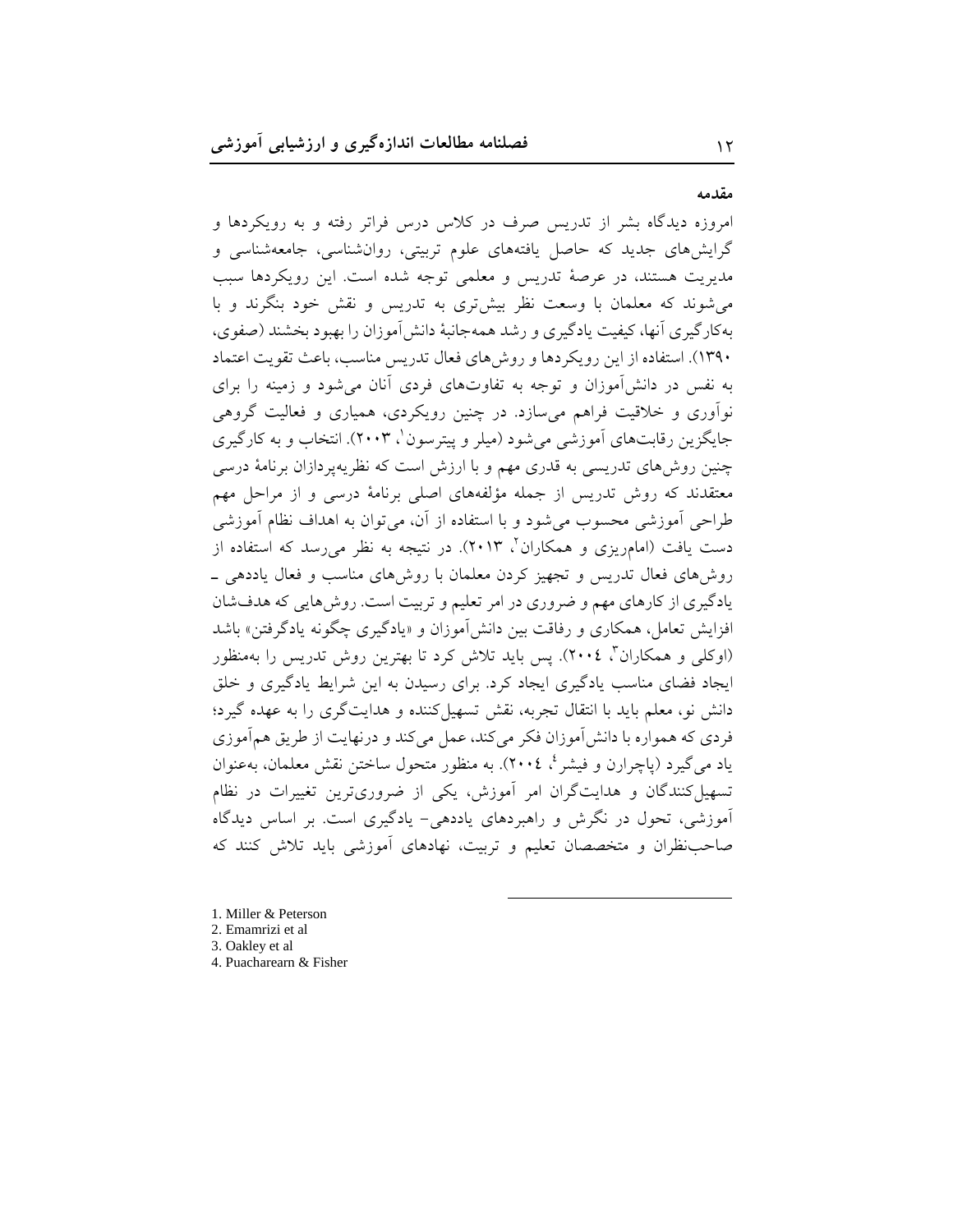تواناییهای خلاق دانش آموزان را در فرایند آموزرشی صحیح پرورش دهند. زیرا دنیای آینده نیازمند انسانهای متفکر است. به این منظور باید انواع مختلف الگوهای طراحی آموزشی و اینکه کدام یک از این الگوها، اثربخشی بیشتری در انگیزش و یادگیری دانش آموزان دارد، بررسی شود. نتایج و پیامدهای الگوهایی که به یادگیرنده، اجازهٔ تفکر در محیط پیرامون خود را میدهد، بر اهداف نظام تعلیم وتربیت به ویژه انگیزش و یادگیری بررسی شود. توجه به دیدگاههای جدید و روشهای نوین آموزشی جدید مبتنی بر آن دیدگاهها و مقایسهٔ آن با روشهای سنتی می تواند به پیشبرد دانش یادگیرندگان کمک كند. بنابراين با توجه به نياز جامعه به وجود افرادي با انگيزه، و زمان محدود يادگير ندگان برای دریافت اطلاعاتی با حجم بسیار بالا، باید به عواملی که بر تسریع روند یادگیری دانش[موزان تأثيرگذار است، توجه شود. از جملهٔ اين عوامل مي¤وان به مقايسهٔ بهکارگیری الگوهای طراحی آموزشی بایبی و دیک و کری در تدریس و میزان تأثیر آنها بر انگیزش و یادگیری دانشآموزان اشاره کرد. به این دلیل محقق در پی یافتن پاسخ به این سؤال است که آیا بهکارگیری الگوهای طراحی آموزشی مختلف تأثیر متفاوتی بر انگیزش و یادگیری دانشآموزان دارد و کدام الگو تأثیر بیشتری بر عملکرد آنان مے گذار د.

با توجه به هدف پژوهش، ابتدا به معرفی الگوهای طراحی آموزشی دیک و کری و بایبی و مراحل تشکیلِدهندهٔ این الگوها خواهیم پرداخت و پس از معرفی هر الگو پژوهشهای انجامشده در این زمینه ارائه خواهد شد.

### مبانی نظری و پیشینهٔ تحقیق

از آنجا که نتایج، شرایط و روشهای متعددی در انواع موقعیتهای آموزشی وجود دارد، بنابراین الگوهای طراحی آموزشی نیز بسیار متنوع و متعددند. چن (۲۰۰۸) به نقل از رضوی (۱۳۹۰) اظهار میدارد که در حال حاضر بیش از صد الگوی طراحی آموزشی وجود دارد. پرواضح است که هرکدام از این الگوها قابلیتهای خاصی دارند. در ادامه به معرفي الگوهاي ديک و کري (از حوزهٔ رفتارگرايي) و بايبي (از حوزهٔ ساختنگرايي) مى پردازيم.

## الگوی طراحی آموزشی دیک و کری

الگوی دیک و کری یکی از الگوهای طراحی آموزشی در رویکرد رفتارگرایی است. این الگو پیوندی قوی بین محرک و پاسخ و بهعبارت دیگر بین مواد اَموزشی و یادگیری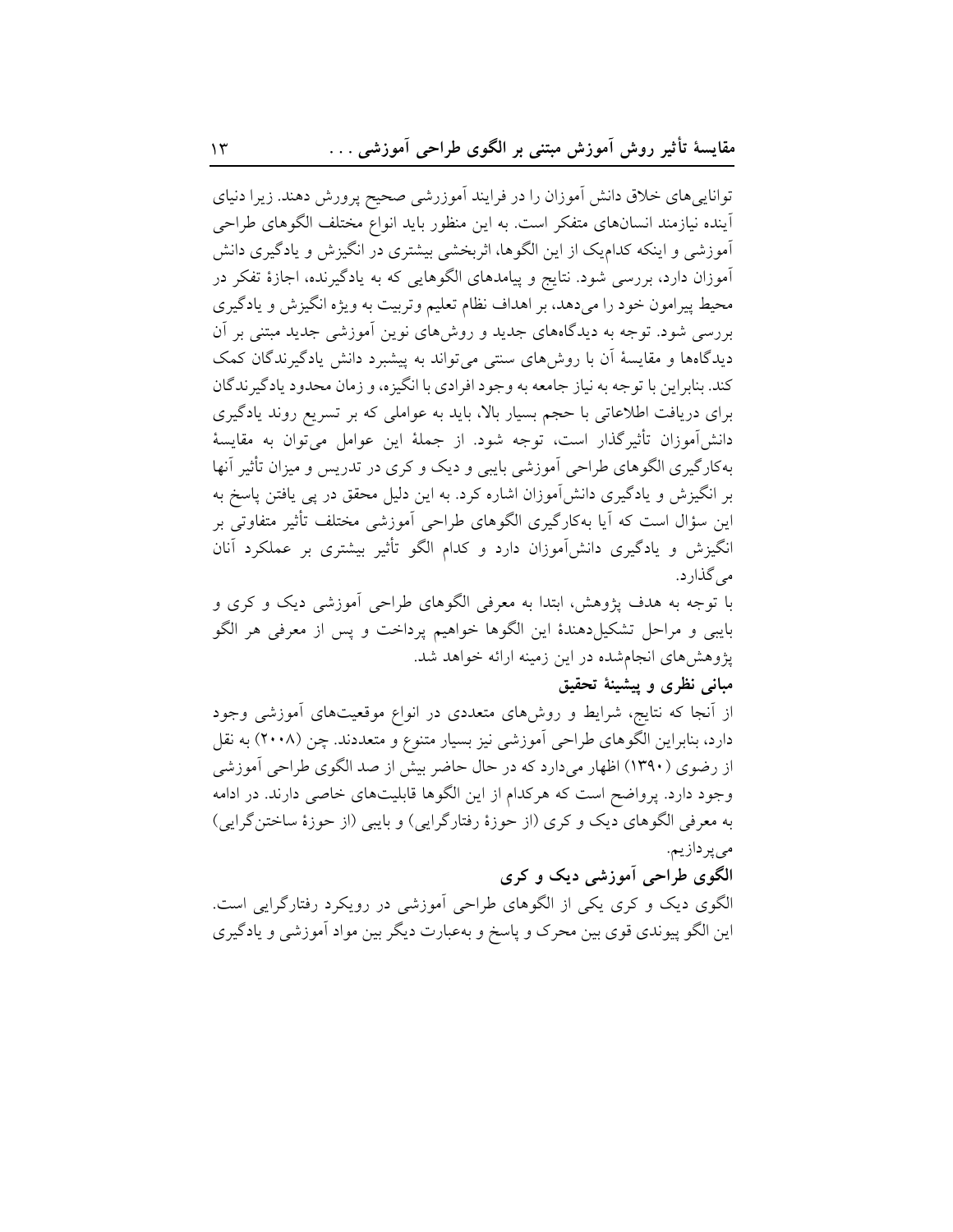مواد ايجاد مي كند (آكبولوت'، ٢٠٠٧). اين الگو در زمينههاي مختلفي مي تواند از سوي مبتدیان بهکار گرفته شود. در این مدل که فرایندی نظاممند است، سه عنصر مهم آموزش عبارتند از معلم، دانش آموز و مواد یادگیری. در این رویکرد نظام مند، به نقشی که محیط در یادگیری ایفا میکند، توجه می شود (دیک و کری، ۱۹۹۹ به نقل از توکر ۲۰۰۲٪). طبق این الگو، لازم است خرده مهارتهایی را که دانشآموزان باید بر آن مسلط شوند، مشخص شود و سپس محرک و راهبرد متناسب با هر خرده مهارت انتخاب شود (بلو و آليو "، ٢٠١٢). اين مدل شامل ده مرحله است:

١. سنجش نيازها، ٢. انجام تحليل آموزشي، ٣. تحليل يادگيرنده و زمينه، ٤. نوشتن اهداف عملکردی، ٥. تهیه ابزارهای ارزشیابی، ٦. تهیه راهبردهای آموزشی، ٧. تهیه و انتخاب مواد آموزشي، ٨. طراحي و انجام ارزشيابي تكويني، ٩. تجديدنظر در آموزش و ١٠. انجام ارزشيابي پاياني (توكر، ٢٠٠٢).

# الگوی طراحی آموزشی بایبی

محیط ساختن گرایانه بر ارزشیابی تکوینی و یادگیری فعال، بر بافت اجتماعی تأکید دارد. در این رویکرد، یادگیرندگان به صورت فعالانه در فرایند یادگیری معانی را می سازند. به این معنی که مالک و مسئول یادگیری خود هستند (عبدلی و آریس <sup>؛</sup>، ۲۰۱۲). هیرومی <sup>ه</sup> (۲۰۱۳) برخی از رویکردهای ساختن گرایانه یادگیرنده محور را بدین صورت طبقهبندی می کنند: یادگیری تجربی (کلب، ۱۹۸٤)، یادگیری تجربی هدایت شده (کلارک، ۲۰۰٤)، یادگیری از راه انجام دادن (اسچانک، برمن و مکفرسون، ۱۹۹۹)، یادگیری مبتنی بر مسئله (باروز، ۱۹۸۵؛ بود و فلتي، ۱۹۹۷)، حل مسئلهٔ مشاركتي (نلسون، ۱۹۹۹)، بیاس سی اس پنجای (بی اس سی اس، ۲۰۰۵؛ بایبی، ۲۰۰۲)، شبیهسازی (جویس، ویل و شاورز، ۱۹۹۲) و یادگیری جستاری (جویس، ویل و شاورز، ۱۹۹۲). الگوی پنج مرحله-ای بایبی، یکی از رویکردهای ساختن گرایی و روشی مؤثر برای فعال ساختن یادگیرنده در فرایند یادگیری است. این الگو در اواخر دههٔ ۱۹۸۰ از سوی راجر بایبی مطرح شده

1. Akbulut 2. Tucker 3. Bello & Aliyu 4. Abdoli & Aris 5. Hirumi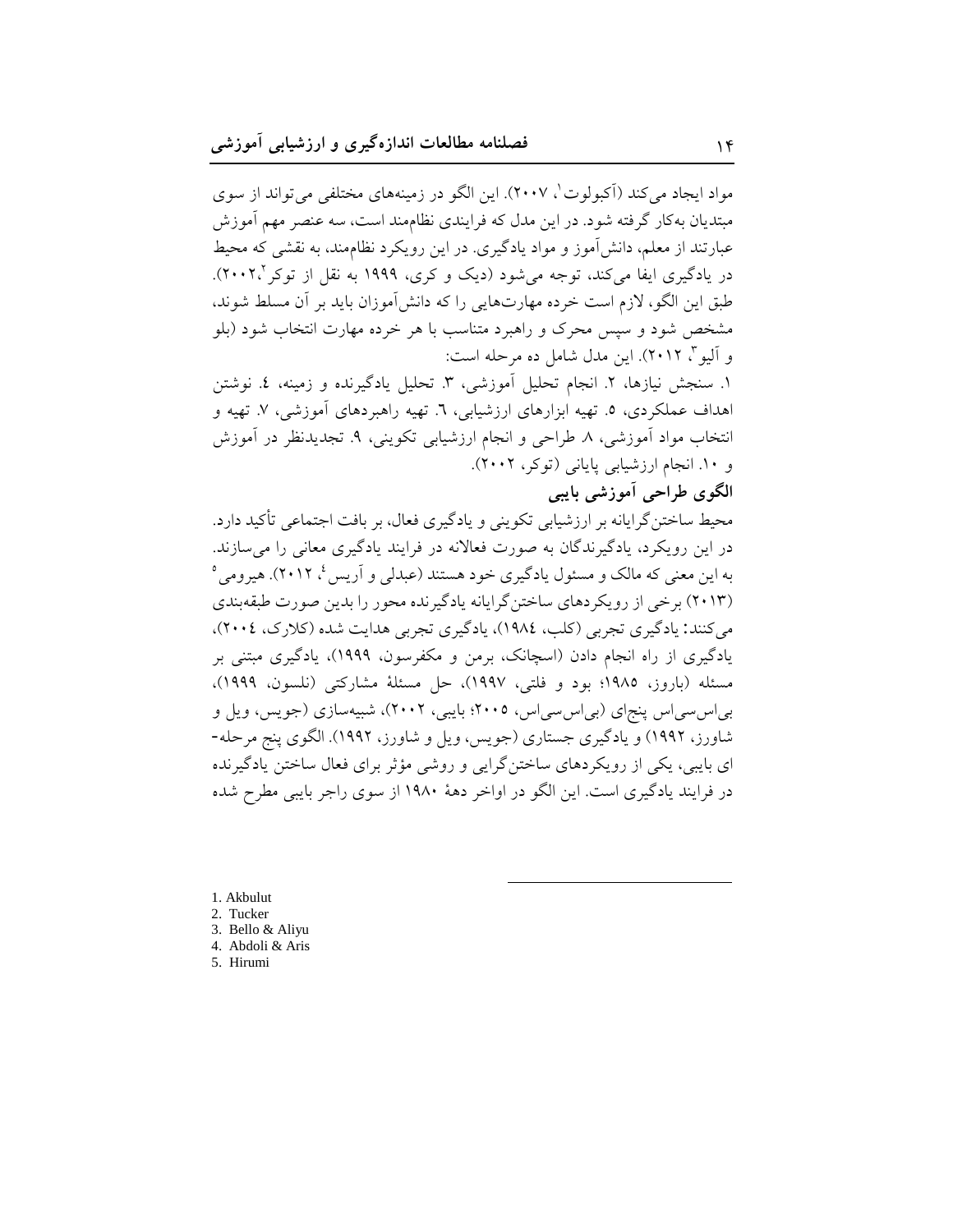است (اسپنس'، ٢٠٠٤، به نقل از رضوي، ١٣٩٠). در ادامه به توضيح مراحل آن مىپردازيم.

### ١. فعال سازي٢

معلم در این مرحله، دانش پیشین یادگیرنده را ارزیابی میکند و به دانشآموز کمک می کند با انجام مجموعه فعالیتهای جدیدی که حس کنجکاوی دانشآموزان را برمی انگیزد، درگیر مفاهیم جدید شود (بایبی، ۲۰۰۹). ٢. اكتشاف<sup>٣</sup> در مرحلهٔ اکتشاف، به دانشآموزان فعالیتهای اکتشافی داده می شود و به أنها اجازه داده میشود که مهارتها و مفاهیمشان را بسازند (بودی، ۲۰۰۳). ۰۳ توضیح دادن° مرحلهٔ توضیح گامی است که در آن یادگیرنده به انتزاع تجربیات میپردازد و به او فرصتي داده مي شود تا يافتههايي را كه از مراحل قبل كسب كرده را توضيح دهد (بودي،  $\gamma \cdot \cdot \tau$ 

٤. شرح و بسط<sup>٦</sup>

اغلب دانشآموزان در تشخیص ارتباطها در موقعیتهای مختلف ناتوان هستند، دانش آموزان باید تمایل داشته باشند تا مفاهیم خود را با موقعیتهای خاص مرتبط کنند (بو دی، ۲۰۰۳).

# ٥. ارزشيابي<sup>٧</sup>

مرحلهٔ ارزشیابی، که فرایند تشخیص مداوم است، به معلم اجازه می دهد تا دربارهٔ میزان درک و فهم دانش آموزان از مفاهیم و دانش جدید آگاهی پیدا کند (رضوی، ۱۳۹۰). هدف این پنج مرحله در الگوی بایبی، یادگیری مفاهیم جدید و یا تلاش برای فهم مفاهیم و موضوعات أشنا به صورت عمیقتر است. در تلاش برای ایجاد این فهم عمیق،

- 1. Spence 2. Engaging 3. Exploring 4. Boddy 5. Expanding 6. Elaboration
- 7. Evaluation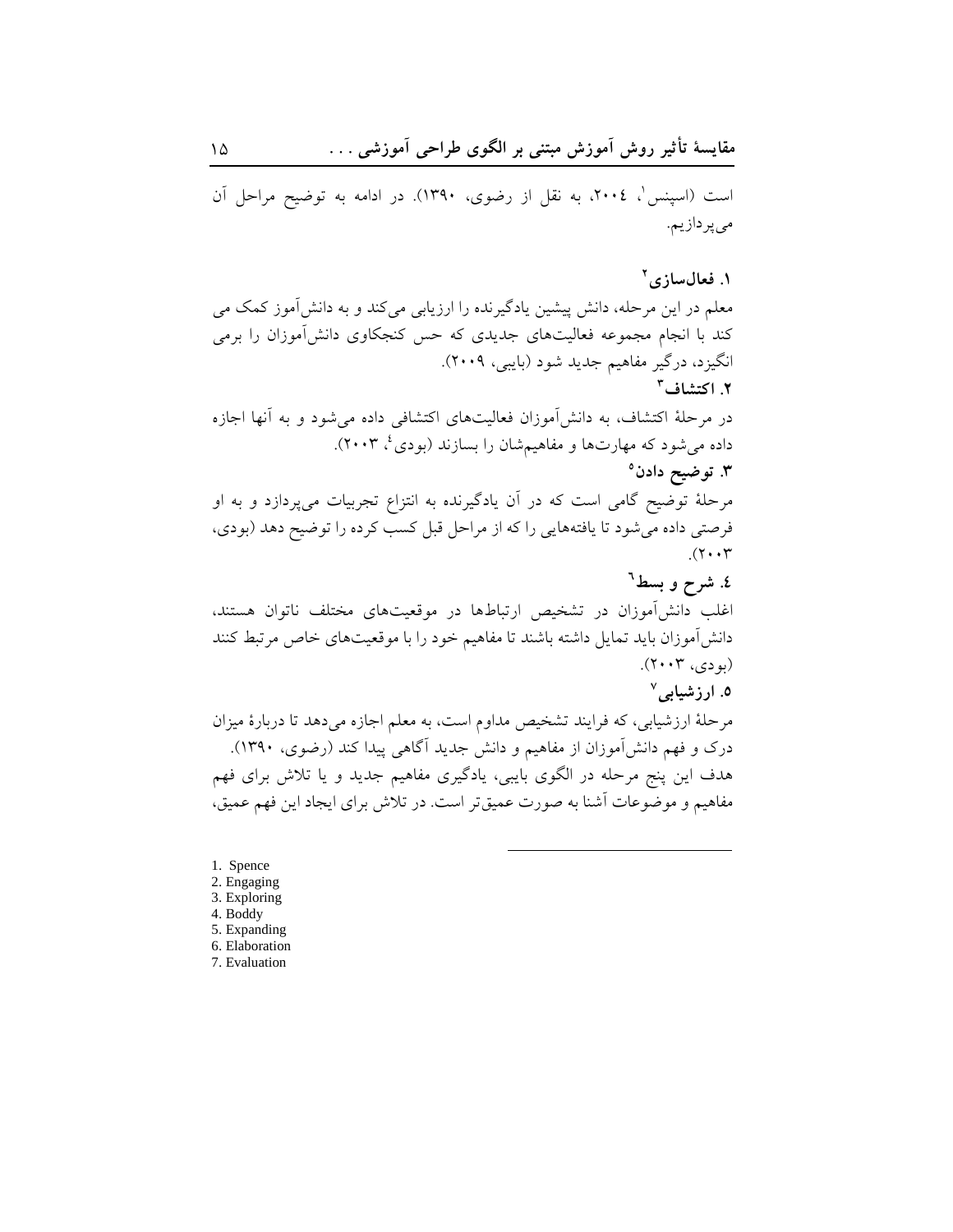دانشآموزان هم از تجربههای گذشته و هم از تجربههایی که از مرحلهٔ اکتشاف کسب کردهاند، استفاده میکنند (نیوبای ل، ۲۰۰٤). کارسلی و آلیپاسا<sup>۲</sup> (۲۰۱٤) در یژوهشی که در مورد اثربخشی مدل بایبی بر یادگیری انجام دادند، به این نتیجه رسیدند که استفاده از مدل بایبی باعث افزایش انگیزش دانشآموزان در فعالیتهای کلاسی می شود و توانایی فعال بودن آنها را در فرایند یادگیری افزایش می دهد. یادیگاروگلو و دمیرکیوگلو ۲۰۱۲) در پژوهشی با عنوان «تأثیر فعالیتهای مدل بایبی بر یادگیری دانشآموزان کلاس دهم از مفهوم گاز» به این نتیجه رسیدند که استفاده از مدل بایبی نسبت به روشهای تدریس سنتی در افزایش سطح درک دانشآموزان از مفهوم گاز موفقیتآمیز تر است. حیدری (١٣٨٤) در پژوهشی به مقایسهٔ تأثیر دو روش تدریس پنج مرحلهای بایبی و سنتی بر پیشرفت تحصیلی دانش آموزان پرداخت و به این نتیجه رسید که میزان پیشرفت

تحصیلی دانشآموزان متوسط که با روش پنج مرحلهای بایبی آموزش دیدند بیشتر از دانشآموزان قوی و ضعیف بود. اما تفاوت معنیداری بین میانگینهای پیشرفت تحصیلی دانش آموزان قوی و ضعیفی که با روش بایبی آموزش دیدند و دانش آموزان قوی و ضعیفی که با روش سنتی آموزش دیدند، مشاهده نشد.

مالکی (۱۳۸۹) در پژوهش خود با عنوان «تأثیر الگوی طراحی آموزشی گانیه و پنج مرحلهای بایبی در آموزش مبتنی بر شبکه، بر یادگیری، یادداری وانگیزش دانشجویان» به مقايسهٔ تأثیر الگوی بايبي و گانيه پرداخت. يافتههای پژوهش حاکي از آن بود که میزان یادگیری، انگیزش پیشرفت تحصیلی و یادداری دانشجویانی که با الگوی طراحی آموزشی بایبی آموزش دیده بودند به طور معنیداری بیش از دانشجویانی بود که با الگوي طراحي آموزشي گانيه آموزش ديده بودند.

مرادي (١٣٩١) در يژوهش خود با عنوان «مقايسهٔ تأثير روش آموزش مبتني برالگوي پنج مرحلهای بایبی و سنتی بر خلاقیت و یادگیری دانشآموزان سال سوم راهنمایی در درس علوم در سال تحصیلی ۹۱-۹۰) به مقایسهٔ دو روش تدریس بایبی و سنتی پرداخت

1. Newby

2. Karsli & Alipaşa

3. Yadigaroglu & Demircioglu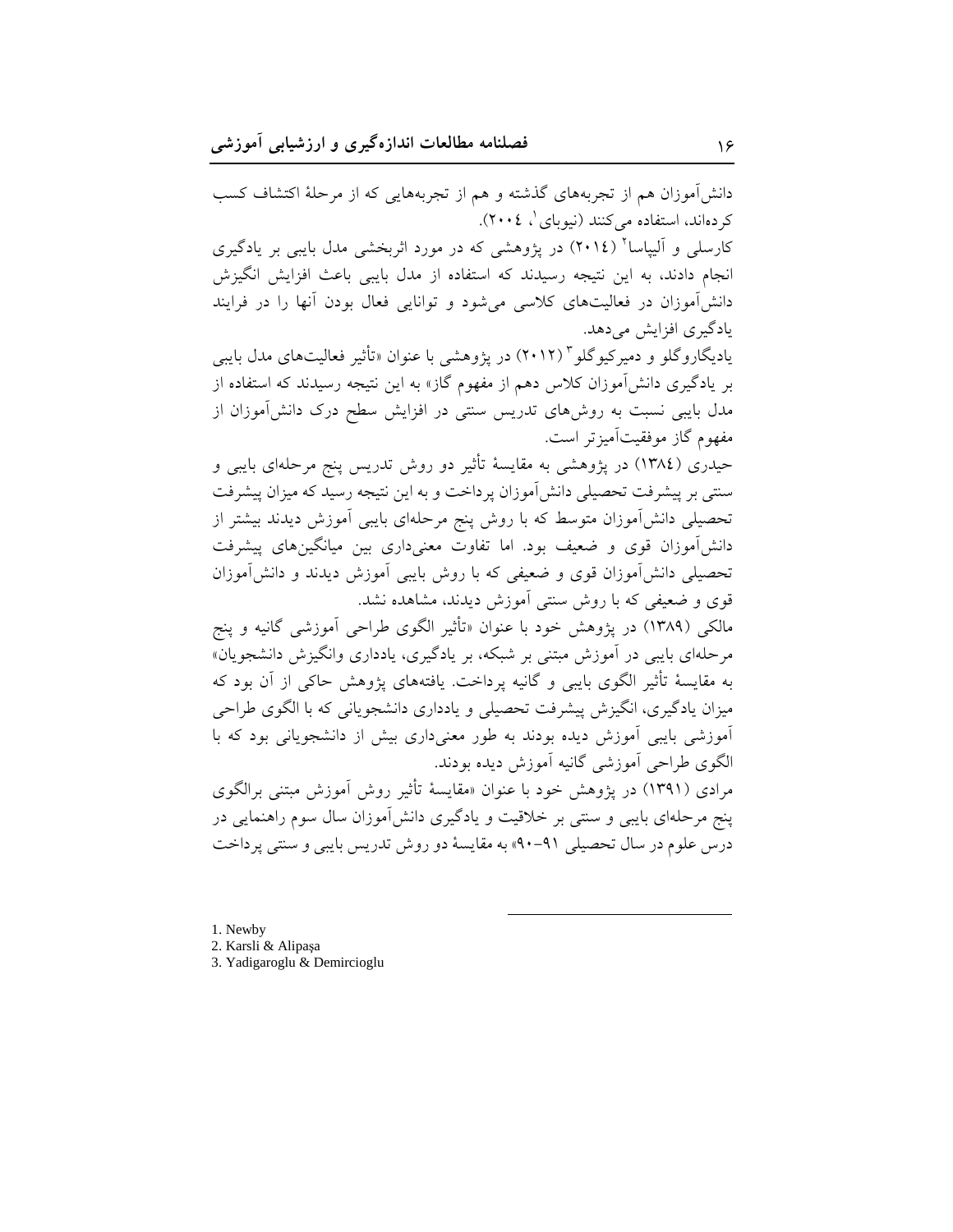که یافتههای پژوهش در پسآزمون خلاقیت و یادگیری نشان داد روش آموزش بایبی بر یادگیری و خلاقیت تأثیر دارد. گوپال<sup>۱</sup> (۲۰۰۹) در پژوهشی با عنوان «تأثیر تلفیق الگوی اَموزشی پنج مرحلهای بایبی و تکنولوژی در درس فیزیولوژی و روانشناسی» به مقایسهٔ تأثیر الگوی بایبی و سنتی پرداخت و به این نتیجه رسید که یادگیری مفاهیم و تعامل در دانشآموزانی که با روش پنج مرحلهای بایبی آموزش دیده بودند، بیشتراز گروهی بود که با روش سنتی آموزش ديده بودند.

کاوویویچای<sup>۲</sup> (۲۰۰۸) در پژوهش خود با عنوان «بررسی پیشرفت تواناییهای دانشجویان پرستاری در تشخیص نشانههای حیاتی با استفاده از نرمافزارهای چندرسانهای یادگیری» به این نتیجه دست یافت که این الگو باعث افزایش تفکر منطقی و یادگیری آنها می شود.

آسیش " (۲۰۱۰) در پژوهشی با عنوان «تأثیر الگوی پنج مرحلهای بایبی بر موفقیتهای دانشگاهی دانشجویان»، دو گروه را بررسی کرد؛ گروه کنترل، دانشجویانی بودند که به آنها کتابچه داده شد و در گروه آزمایش دانشجویانی قرار داشتند که تجارب برای آنها بر اساس الگوی پنج مرحلهای بایبی آماده شد. نتایج پژوهش، تفاوت معنیدار بین دو گروه را تأیید کرد و نتایج به نفع گروه آزمایش بود.

ارگین<sup>، ۱</sup> (۲۰۱۲) در تحقیقی با عنوان «رویکرد ساختنگرایی بر مبنای مدل بایبی و استفاده از آن در فیزیک» در مورد مدل بایبی به این نتیجه رسید که چون دانشآموزان نقش فعالی در این الگو دارند، بهطور جدی از آن استفاده می کنند و این روشی اثربخش در يادگېر ي است.

تیاگی و ورما°(۲۰۱۳) در تحقیقی با عنوان «تأثیر تدریس ساختن گرایی در موفقیتهای علمي دانش آموزان ابتدايي» بيان كردند كه ساختن گرايي رويكردي فلسفي آموزشي است که در آن دانش آموزان به طور فعال در یادگیری شرکت میکنند، یا به عبارت بهتر خود، دانش خود را می سازند و به نتایج معتبری دست می یابند.

1. Gopal 2. Kaveevivitchai 3. Acish 4. Ergin 5. Tyagi, & Verma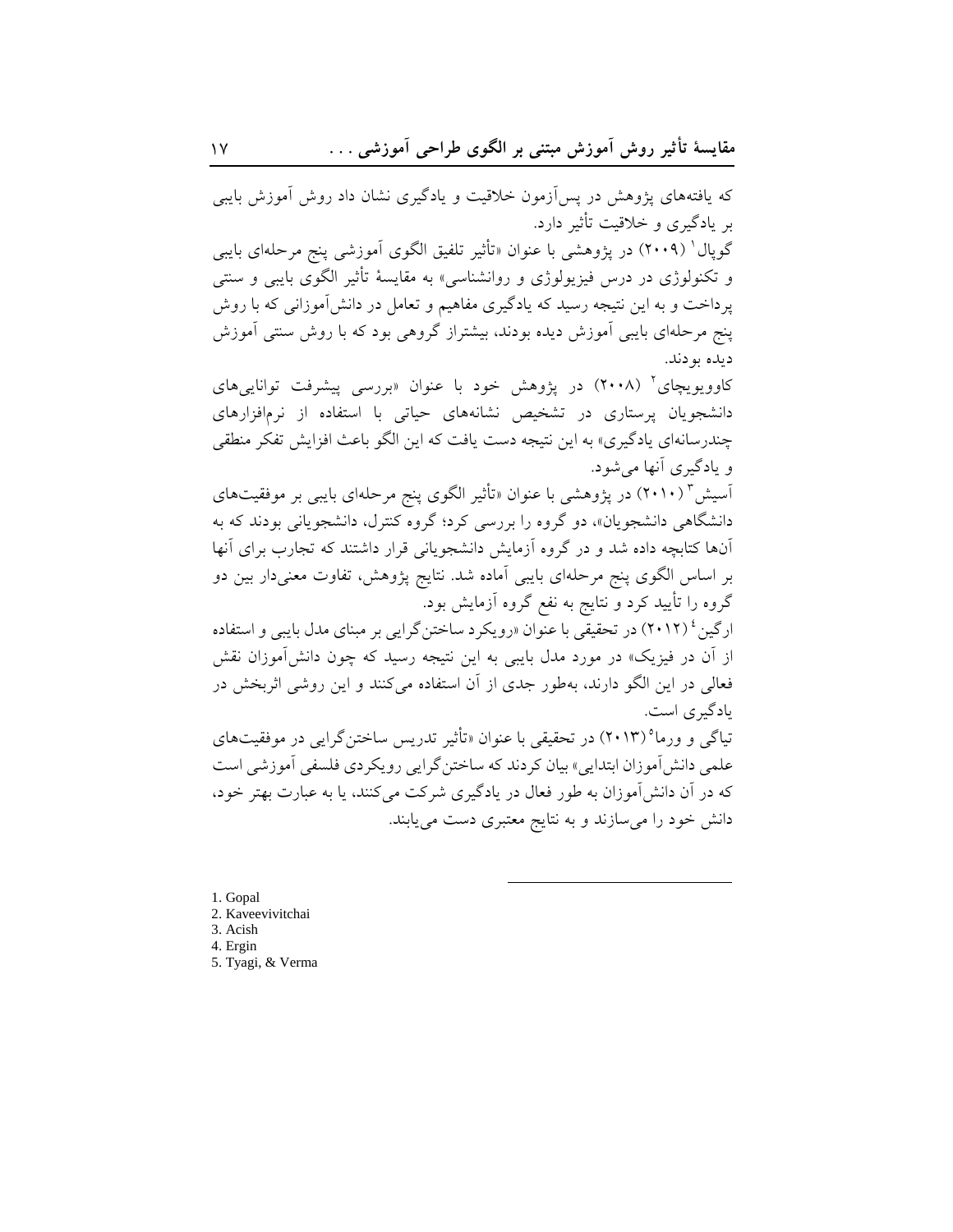بايبي و همكاران (٢٠٠٦) در تحقيقي با عنوان «مدل آموزشي بايبي: اصول و اثربخشي» عنوان می کنند که استفاده از این الگو راهبردهای تدریس مختلف را به هم پیوند میدهد، بین فعالیتهای آموزشی ارتباط برقرار کرده و به معلمان کمک می کند تا در مورد نوع ارتباط با دانش[موزانشان تصمیم بگیرند. همچنین با توجه به اینکه الگوی پنج مرحلهای بایبی الگوی یادگیرنده محور و برگرفته از رویکرد ساختنگرایی است، نتیجهٔ پژوهش نشان داد رويكرد ساختن گرايي باعث افزايش يادگيري مي شود.

فاضلیان و همکاران (۲۰۱۰) در یژوهشی تحت عنوان «تأثیر مدل طراحی آموزشی بایبی بر یادگیری و یادداری درس علوم دانش آموزان متوسطه» به این نتیجه رسیدند که مدل طراحي آموزشي بايبي بر يادگيري و يادداري درس علوم اثر قابل توجهي دارد.

کرمی و همکاران (۱۳۸۸) در یژوهشی با عنوان «مقایسهٔ اثربخشی الگوهای طراحی آموزش سیستمی و سازندهگرا در آموزش مدیران» به مقایسهٔ اثربخشی الگوی کرک-یاتریک بهعنوان الگوی سیستمی و الگوی ساختن گرایی پرداخت و نتایج پژوهش بیانگر اثربخشی رویکرد ساختن گرایی برای آموزش مدیران نسبت به الگوی سیستمی بود.

تونا و کاکار ' (۲۰۱۳) در پژوهشی با عنوان «تأثیر مدل یادگیری پنج مرحلهای بایبی در آموزش مثلثات بر پیشرفت تحصیلی دانش**آموزان و نگهداری اطلاعاتشان» نشان دادن**د که نمرههای دانش آموزان گروه آزمایش، در موفقیت تحصیلی و پایداری دانش مثلثاتی آنان بالاتر از دانش آموزان گروه کنترل بود.

سیلان<sup>۲</sup> (۲۰۰۸) در پژوهشی با عنوان «تأثیر مدل یادگیری پنج مرحلهای بایبی بر درک حالات مواد و مفاهیم حلالیت» نشان داد که آموزش بر اساس الگوی یادگیری پنج مرحلهای بایبی باعث کسب بهتر مفاهیم علمی مربوط به حالات ماده و مفاهیم حلال بودن، نسبت به آموزش سنتي طراحي شدهٔ درس شيمي مي شود.

قاضی طباطبایی، حاتم، فردانش، مجدانیان و اسلامی (۱۳۸۸) در پژوهشی با عنوان «مقايسهٔ اثربخشي طراحي أموزشي ملهم از سه نظريهٔ رفتارگرايي، شناختگرايي و ساختگرایی در تغییر نگرشهای اجتماعی» به این نتیجه دست یافتند که: ۱– تأثیر طراحی آموزشی مبتنی بر رویکرد ساختنگرایی بر شکل گیری و تغییر نگرش دانشآموزان بیشتر از تأثیر طراحی آموزشی مبتنی بر رویکرد شناختگرایی است؛ ۲-تأثیر طراحی آموزشی مبتنی بر رویکرد ساختن گرایی بر شکل گیری و تغییر نگرش

1. Tuna, & Kacar 2. Ceylan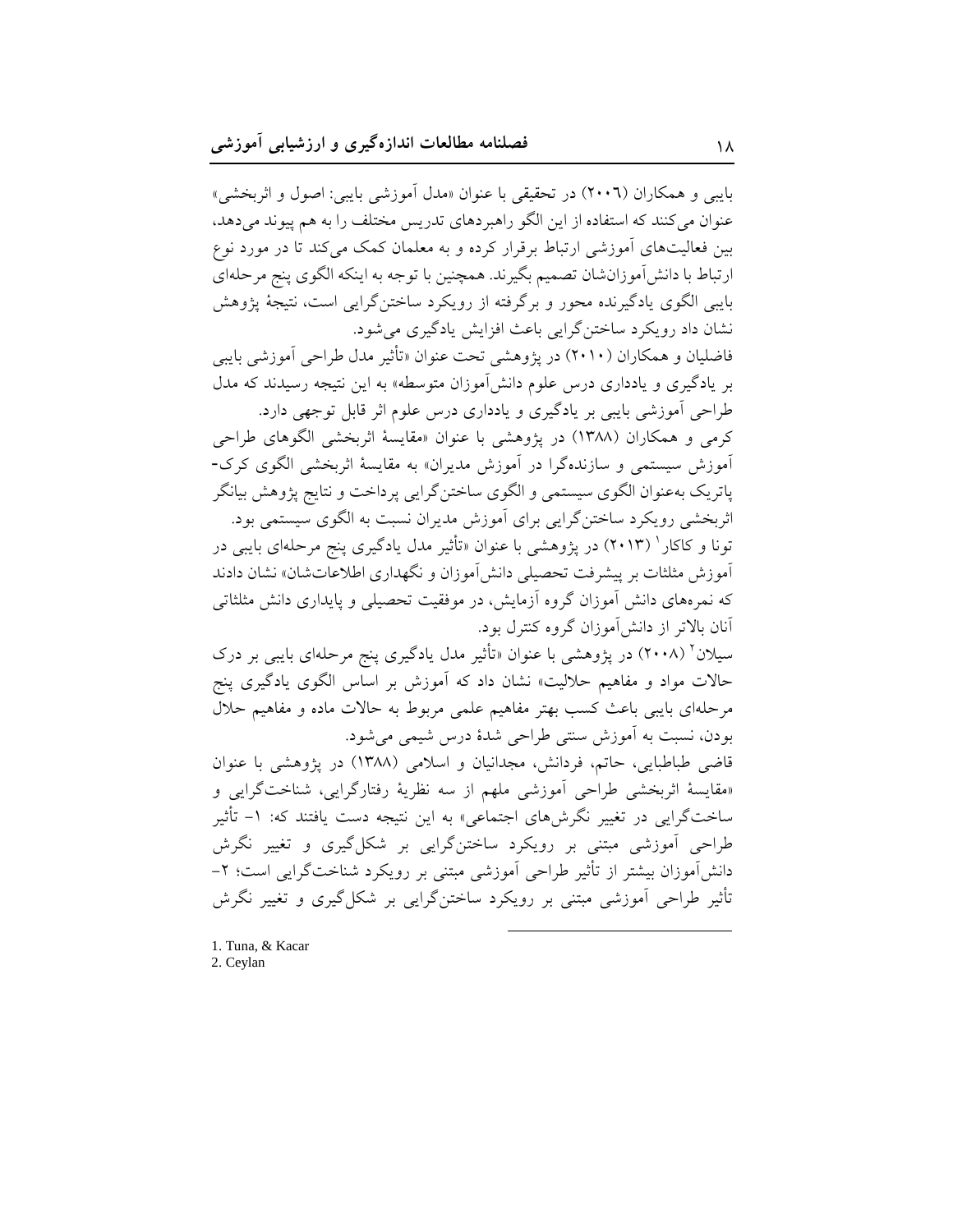دانشآموزان بیشتر از تأثیر طراحی آموزشی مبتنی بر رویکرد رفتارگرایی است؛ ۳-تفاوت معنی داری در شکل گیری و تغییر نگرش دانش آموزانی که بر اساس رویکرد رفتارگرايي آموزش ديدهاند با دانش آموزاني كه بر اساس رويكرد شناختگرايي آموزش ديدهاند وجود ندارد.

روش تدریس دیگری که در این پژوهش استفاده شد، روش تدریس مبتنی بر الگوی طراحی آموزشی دیک و کری بود. گوستافن و برنچ (۲۰۰۱) بیان میکنند که الگوی دیک و کری الگویی مبتنی بر سیستم است، معلم باید در مورد محتوا، راهبردها، رسانهها و نیز ارزشیابی تصمیمگیری کند. این الگو برای معلمانی مفید است که در جستجوی راهبردهای آموزشی برای مشکلات یادگیری هستند.

ملتون و همکاران<sup>۱</sup> (۲۰۰۳) در پژوهشی با عنوان «مقایسهٔ روش آموزشی مبتنی بر رویکرد ساختن گرایی و رویکرد رفتارگرایی در آموزش روانی – حرکتی» بیان کردند که تجزیه و تحلیل نمرات نشان داد که تفاوت معنیداری بین دو گروه وجود ندارد. تجزیه و تحلیل نمرههای ارزشیابی برتری مشخصی را برای آموزش مبتی بر رویکرد رفتاری نشان داد. این مطالعه روند فعلی تغییر آموزش از روش رفتارگرایی به روش آموزش سازندهگرایی، برای انجام کارهای روانی – حرکتی را پشتیبانی نمی کند. با این حال ترجیحات قطعی دانش آموزان برای تدریس به روش رفتارگرایی وجود دارد. اَکبولوت<sup>۲</sup> (۲۰۰۷) در تحقیقی به مقایسهٔ دو الگوی طراحی اَموزشی دیک و کری و الگوی موریسون، راس و کمپ پرداخت و در پایان در مورد الگوی دیک و کری گفت که این الگو دیدگاهی سیستمی دارد.

روش

پژوهش حاضر از لحاظ هدف، با توجه به اهداف پژوهش جزو پژوهشهای کاربردی و از نظر نوع تحقیق شبه آزمایشی و به لحاظ جمع[وری اطلاعات، میدانی و پیمایشی است. در میان طرحهای پژوهشی از روش شبهآزمایشی و طرح پیش آزمون – پس آزمون دو گروهی استفاده شده است. با توجه به اینکه هدف این یژوهش، دو الگوی طراحی آموزشی بود، از انتخاب تصادفی گروهها استفاده شد. گروههایی که از قبل شکل گرفته بودند به صورت تصادفی بهعنوان گروههای آزمایشی (دیک کری و بایبی) انتخاب شدند. سپس آزمون انگیزش پیشرفت هرمنس و آزمون یادگیری محقق ساخته به عنوان

1. Melton et al. 2. Akbulut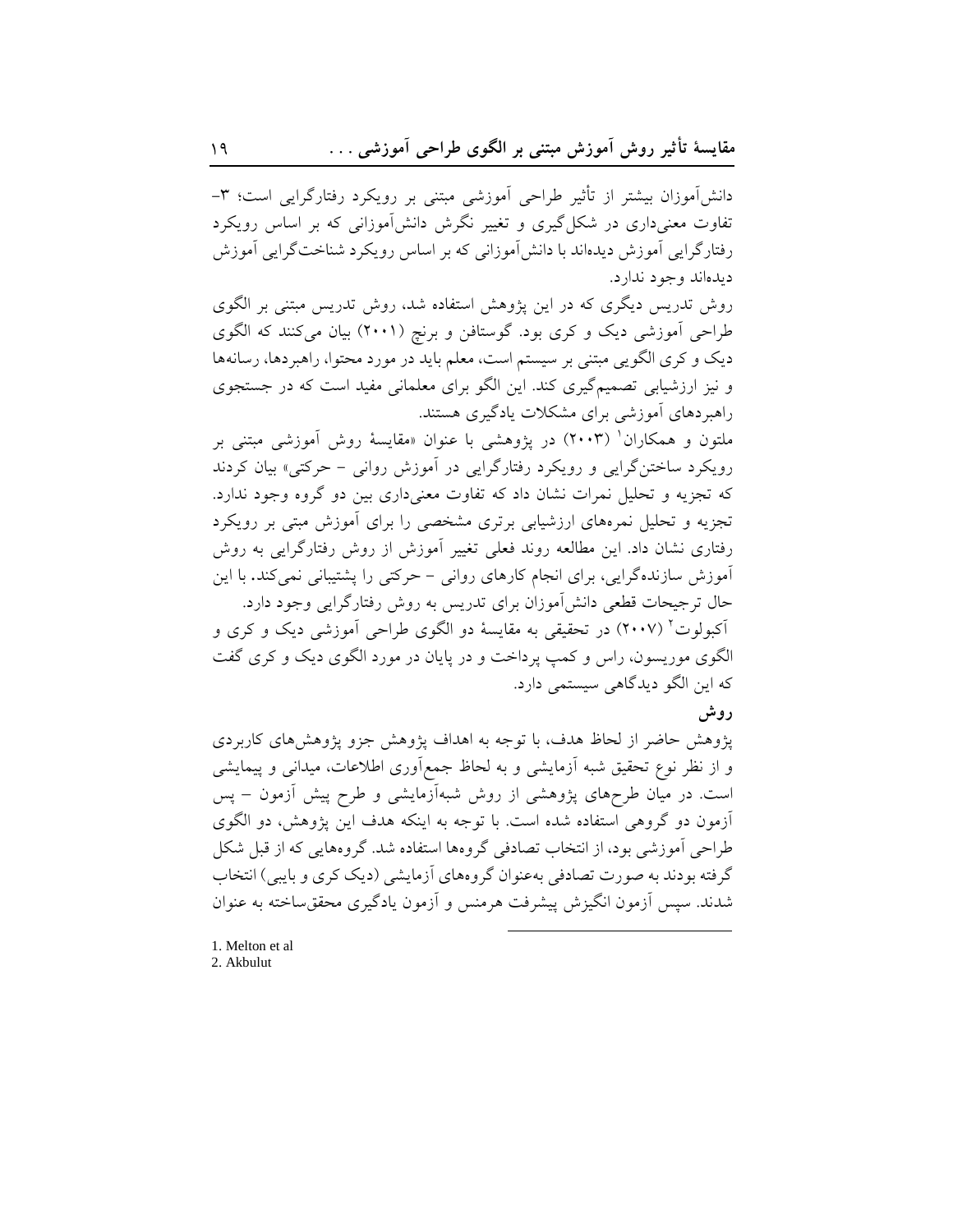پیش آزمون درباره هر دو گروه اجرا شد. پس از اجرای پیش آزمون، با هدف اینکه شرایط هر دو گروه مشابه هم باشد تا زمینه بررسی اثر متغیر مستقل فراهم شود، محقق بهعنوان آموزشدهنده در کلاس حاضر شد. محقق به مدت پنج جلسه نود دقیقهای و در سه هفتهٔ متوالی، محتوای درسی مبتنی بر الگوی طراحی بایبی را برای یک گروه و محتوای درسی مبتنی بر الگوی دیک و کری بود، را برای گروه دیگر اجرا کرد. محتوا در هر دو كلاس يكسان بود (فصل دو تا چهار از كتاب علوم پايهٔ اول دبيرستان) و تفاوت گروههای آزمایشی در روش اجرا بود. یک هفته پس از اتمام جلسات و فعالیتهای اجرایی، آزمون انگیزش پیشرفت تحصیلی و آزمون یادگیری محقق ساخته بهعنوان یسآزمون درباره هر دو گروه آزمایش (گروه آموزش دیده بر اساس الگوی بایبی) و کنترل (گروه آموزش دیده بر اساس الگوی دیک و کری) اجرا شد. برای گردآوری اطلاعات از پرسشنامهٔ انگیزش پیشرفت هرمنس و آزمون یادگیری محقق

ساخته استفاده شد.

۱. پرسشنامه انگیزش پیشرفت هرمنس (A.M.T)

یکی از رایج ترین پرسشنامههای مداد کاغذی برای سنجش نیاز پیشرفت است که بر مبنای دانش نظری و تجربی موجود دربارهٔ نیاز به پیشرفت و با بررسی پیشینه پژوهشهای مربوط به موضوع نیاز به پیشرفت، ساخته شده است. پرسشنامهٔ اولیه ۹۲ سؤالی بود که بر مبنای ده ویژگی متمایز کنندهٔ افراد دارای انگیزه پیشرفت بالا از افراد با انگیزهٔ پیشرفت پایین تهیه شد. پس از انجام اجرای أزمایش و تجزیه و تحلیل سؤالها و محاسبهٔ همبستگی همهٔ سؤالها با کل آزمون، ۲۹ ماده (سؤال) بهعنوان پرسشنامهٔ نهايي انگيزه پيشرفت انتخاب شد. روايي آزمون انگيزش پيشرفت:

هرمنس برای محاسبهٔ روایی، از روایی محتوا که اساس آن را پژوهش قبلی دربارهٔ انگیزهٔ پیشرفت تشکیل میداد، استفاده کرد و همچنین ضریب همبستگی هر سؤال را با رفتارهای پیشرفتگرا محاسبه کرده است. ضرایب به ترتیب سؤالهای پرسشنامه در دامنهای از ٥٧٪ تا ٣٠٪ است. افزون بر این، هرمنس در مطالعهای به وجود ضریب همبستگی بین این پرسشنامه و آزمون اندریافت موضوع (TAT) اشاره کرده است. يايايي أزمون انگيزش پيشرفت: برای محاسبهٔ پایایی پرسشنامهٔ انگیزش پیشرفت از شاخص آلفای کرونباخ استفاده شد، و میزان پایایی آن ۸۷٪ به دست آمد.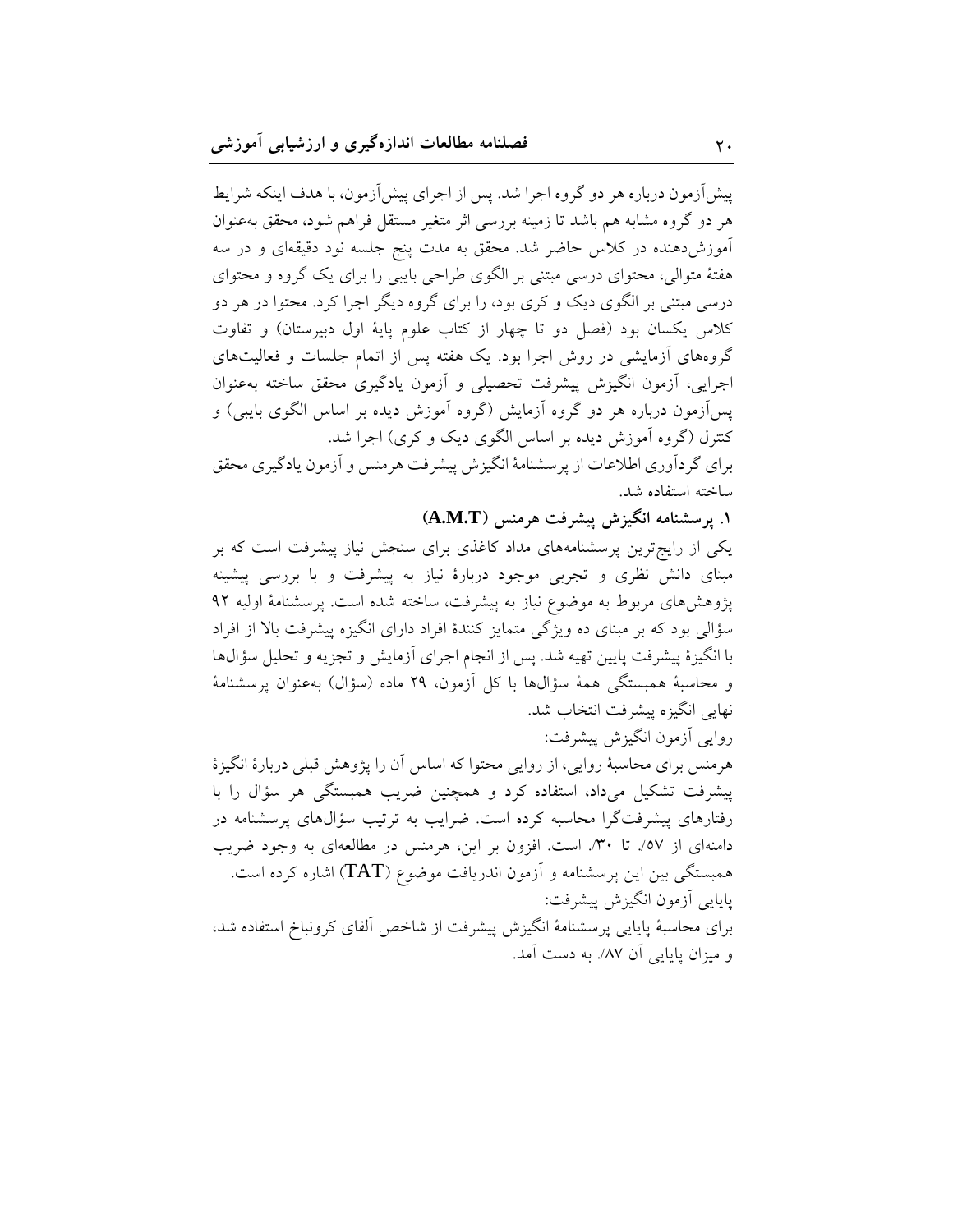۲. آزمون یادگیری محقق ساخته آزمون یادگیری در این پژوهش، محققساخته است. این آزمون شامل ۱۸ سؤال چهارگزینهای بود که به صورت صحیح- غلط تصحیح شد. روایی و پایایی آن به شرح زير است: روایی اَزمون یادگیری بهمنظور تعیین روایی أزمون یادگیری، از روایی محتوایی استفاده شد. در این پژوهش آزمون یادگیری علوم با توجه به جدول مشخصات هدف – محتوا تدوین شد و نیز روایی محتوایی ابزار، توسط معلم درس علوم تأیید شد. یاپایی آزمون یادگیری برای اندازهگیری میزان پایایی آزمون یادگیری و به دلیل اینکه نحوهٔ تصحیح این آزمون بر اساس صفر (پاسخ غلط) و یک (پاسخ صحیح) بود، از روش کودرریچاردسون ۲۰ استفاده شد و مقدار آن ۷۵/. بود. به منظور تجزیه و تحلیل دادهها در این پژوهش و آزمون فرضیههای تحقیق و با عنایت به اینکه در این پژوهش از طرح پیشآزمون – پسآزمون با دو گروه استفاده شد و به منظور تعدیل تفاوتهای اولیه گروهها از روش[ماری تحلیل کواریانس استفاده شد. بافتهها **فرضيهٔ اول**– تأثير آموزش با استفاده ازروش مبتني بر الگوي بايبي بر انگيزش دانش[موزان بیشتر از تأثیر آموزش با استفاده از الگوی دیک و کری است. بهمنظور أزمودن فرضيهٔ اول يژوهش، مبنى بر اينكه «تأثير أموزش با استفاده از روش مبتنی بر الگوی بایبی بر انگیزش دانش[موزان بیشتر از تأثیر آموزش با استفاده از الگوی دیک و کری است»، عملکرد گروهها (دیک کری و بایبی) در قالب پیش ازمون و پس-آزمون یادگیری با استفاده از آزمون تحلیل کوواریانس سنجیده شد. قبل از اجرای تحلیل کوواریانس باید پیش فرض های انجام کوواریانس رعایت شود. یکی از این پیش فرض ها، وجود همگنی رگرسیون است؛ آنگونه که خطوط رگرسیون هر دو گروه موازی باشد. نتيجهٔ بررسي همگني رگرسيون در جدول (۱) ارائه شده است.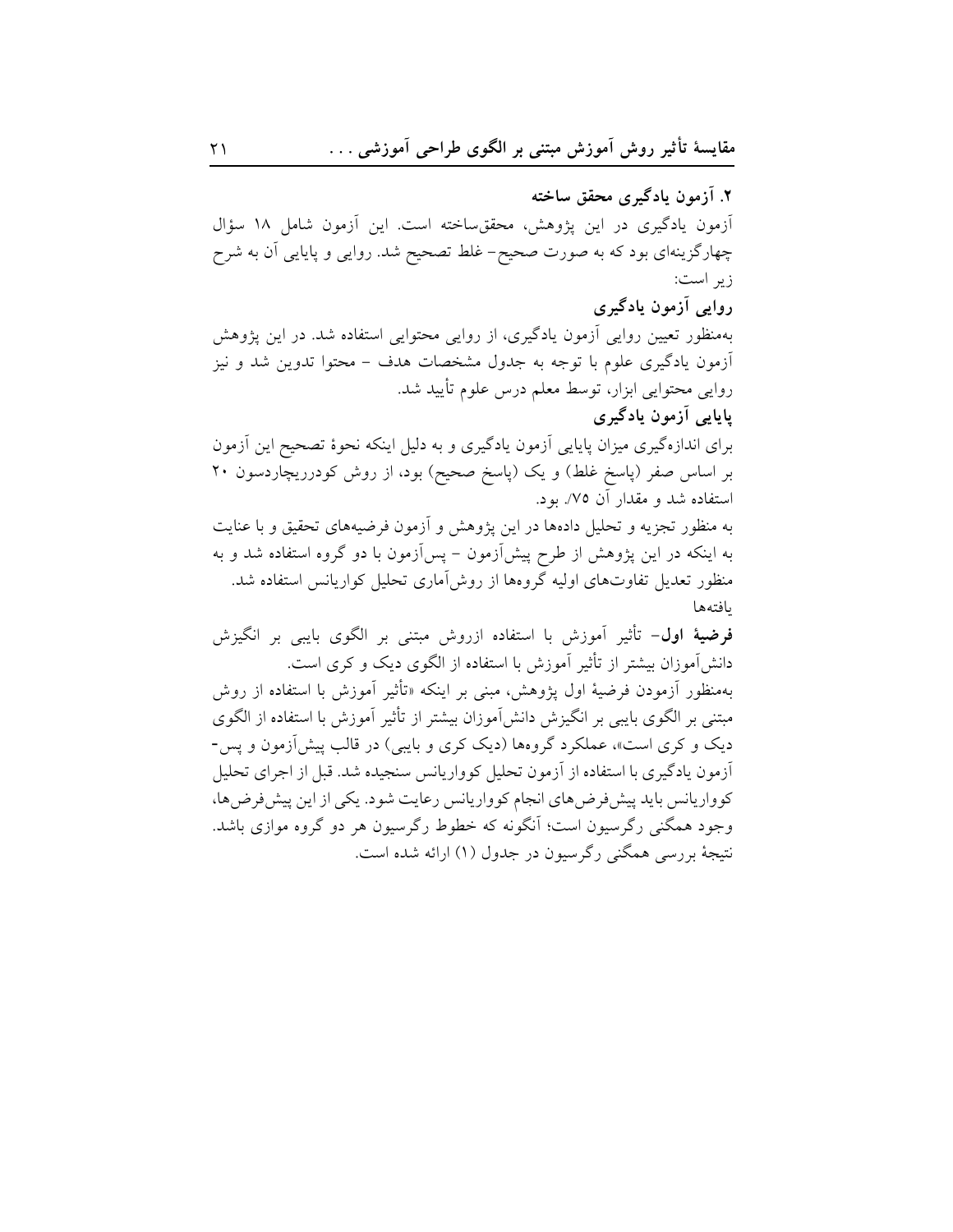| سطح معنى                          | محاسبه ${\bf F}$   | ميانگين                   | درجه  | مجموع مجذورها      |                          |
|-----------------------------------|--------------------|---------------------------|-------|--------------------|--------------------------|
| داری                              | شده                | مجذورها                   | آزادی | پیشآزمون           | منبع تغيير               |
| $\bullet$ / $\bullet$ + $\bullet$ | ۱۵/۳۵۳             | ۱٥٤٣/٥٤٢                  |       | ۱۵٤٣/٥٤٢           | پیش آزمون                |
| .7117                             | .7722              | $Y\S05E$                  |       | $Y\S05E$           | گروههای آزمایشی          |
| $\cdot$ / $\vee$ $\wedge$         | $\cdot$ /۱۳ $\vee$ | $\Upsilon/\Lambda\cdot V$ |       | $Y'/A\cdot V$      | تعامل گروه و<br>پیشآزمون |
|                                   |                    | $1 \cdot \cdot$ /0۳٤      | ٤٨    | $2\lambda Y_0/Y_1$ | خطا                      |

.<br>جدول (۱) آزمون پیشفرض همگنی ضرایب رگرسیون در متغیر انگیزش

در جدول (۱) نتایج آزمون همگنی ضرایب رگرسیون عامل انگیزش ارائه شده است. چون مقدار (F) محاسبه شده (P>/.0) P. (۲۳۷) برای تعامل گروه و پیش آزمون در سطح کمتر از ٥ درصد معنىدار نيست؛ بنابراين دادهها از فرضيهٔ همگنى شيبهاى رگرسیونی پشتیبانی میکند و این فرضیه پذیرفته میشود.

مفروضههای دیگری که برای تحلیل کوواریانس باید رعایت شود همگنی واریانس ها و نرمال بودن دادههاست که همگنی واریانس ها با آزمون لوین تأیید شد و نرمال بودن دادهها نيز با آزمون كلموگروف اسميرنف محاسبه و اين مفروضه هم تأييد شد.

خلاصهای از نتایج تحلیل کوواریانس نمرات پیشآزمون و پسآزمون بین این دو گروه در رابطه با فرضیه اول این پژوهش در جدول (۲) گزارش شده است.

| سطح<br>معنىدارى | نسبت F | ميانگين<br>مجذورات          | درجه<br>آزادى | مجموع مجذورات               |             |
|-----------------|--------|-----------------------------|---------------|-----------------------------|-------------|
| $1$             | 17/19  | ٬۵۹۸/۹٦۰                    |               | $109\Lambda/97$             | پیش آزمون   |
| $\cdot/2 \cdot$ | VIV.   | $V \cdot / \Lambda \cdot 0$ |               | $V \cdot / \Lambda \cdot 0$ | گر و هها    |
|                 |        | $4\lambda/\nu$              | ٤٩            | 2079/270                    | واريانس خطا |
|                 |        |                             | ٥٢            | $Y \cdot 790Y / \cdots$     | مجموع       |

جدول (٢) نتايج تحليل كوواريانس پس أزمون انگيزش

در جدول (۲) مجموع مجذورات، درجه آزادی، میانگین مجذورات و مقدار (F) برابر (٧١٧٪) محاسبه شده با درجه آزادي (٤٩ و ١) ارائه شده است. به دليل اينكه مقدار (F) محاسبه شده از (F=4/04) جدول با همین درجه آزادی کوچکتر است.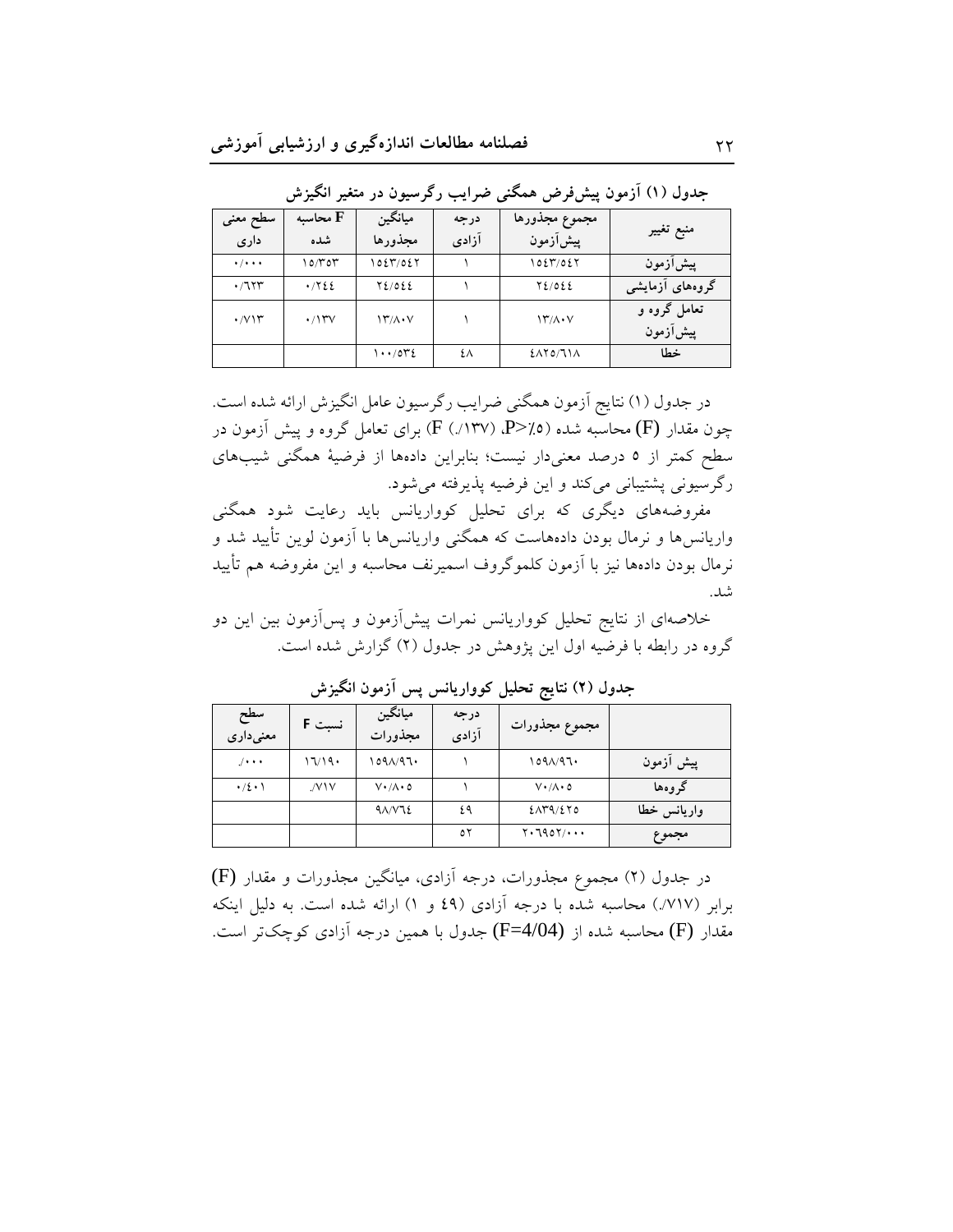بر این اساس با اطمینان ۹۵ درصد میتوان گفت که تفاوت بین گروه مبتنی بر الگوی بایبی و الگوی دیک و کری از نظر متغیر انگیزش معنی دار نیست. بنابراین، بین نمرات گروهها درآزمون انگیزش، تفاوت معنیداری وجود ندارد و فرض صفر پژوهش پذیرفته می شود. بر این اساس می توان این گونه نتیجه گرفت که روش های مبتنی بر الگوی بایبی و الگوی دیک کری، بر انگیزش دانشآموزان تأثیر یکسان و مشابهی دارند.

**فرضیهٔ دوم**– تأثیر آموزش با استفاده از روش مبتنی بر الگوی طراحی بایبی بر یادگیری دانش آموزان بیشتر از تأثیر آموزش با استفاده از روش دیک و کری است.

بهمنظور بررسی فرضیهٔ دوم یژوهش، مبنی بر اینکه «تأثیر آموزش با استفاده از روش مبتنی بر الگوی طراحی بایبی بر یادگیری دانشآموزان بیشتر از تأثیر آموزش با استفاده از روش دیک و کری است»، ابتدا پیشفرضهای انجام تحلیل کواریانس مورد آزمون قرار گرفت، که در جدول (۳) نتیجهٔ آزمون همگنی ضرایب شیبهای رگرسیون ارائه شد.

| سطح معنى<br>داری             | محاسىه ${\bf F}$<br>شده   | ميانگين<br>مجذورها           | درجه<br>آزادى | مجموع مجذورها<br>پیشآزمون    | منبع تغيير               |
|------------------------------|---------------------------|------------------------------|---------------|------------------------------|--------------------------|
| $\cdot$ / $\cdot$ + $\cdot$  | 2V/EOT                    | $\lambda \cdot \Lambda / 9V$ |               | $\lambda \cdot \Lambda / 9V$ | پیشآزمون                 |
| $\cdot$ / $\cdot$ $\tau\tau$ | 0/721                     | 17/902                       |               | 17/902                       | گروههای آزمایشی          |
| .49.                         | $\cdot$ / $\cdot$ $\cdot$ | $\cdot$ / $\cdot$ + $\cdot$  |               | $\cdot$ / $\cdot$ + $\cdot$  | تعامل گروه و<br>پیشأزمون |
|                              |                           | $Y/Y$ ۹ $V$                  | ٤٨            | ۱۱۰/۲۳۲                      | خطا                      |

جدول (۳) آزمون پیش فرض همگنی ضرایب رگرسیون در متغیر یادگیری

در جدول (۳) نتایج اَزمون همگنی ضرایب رگرسیون عامل یادگیری گزارش شده است. چون مقدار (F) محاسبه شده (P>/0). (F(۰/۰۰۰)) برای تعامل گروه و پیش آزمون در سطح کم تر از ٥ درصد معنىدار نيست؛ بنابراين دادهها از فرضيه همگنى شيبهاى رگرسیونی پشتیبانی می کند و این فرضیه پذیرفته می شود.

از جمله پیش فرضهای دیگر برای انجام تحلیل کواریانس، همگنی واریانس هاست که با آزمون لوین بررسی و تأیید شد. نرمال بودن متغیرها با آزمون کولموگروف اسمیرنف محاسبه و این پیشفرض هم تأیید شد. با تأیید پیشفرضهای تحلیل كواريانس، اين آزمون، ممكن شد كه نتايج آن در جدول (٤) ارائه شده است.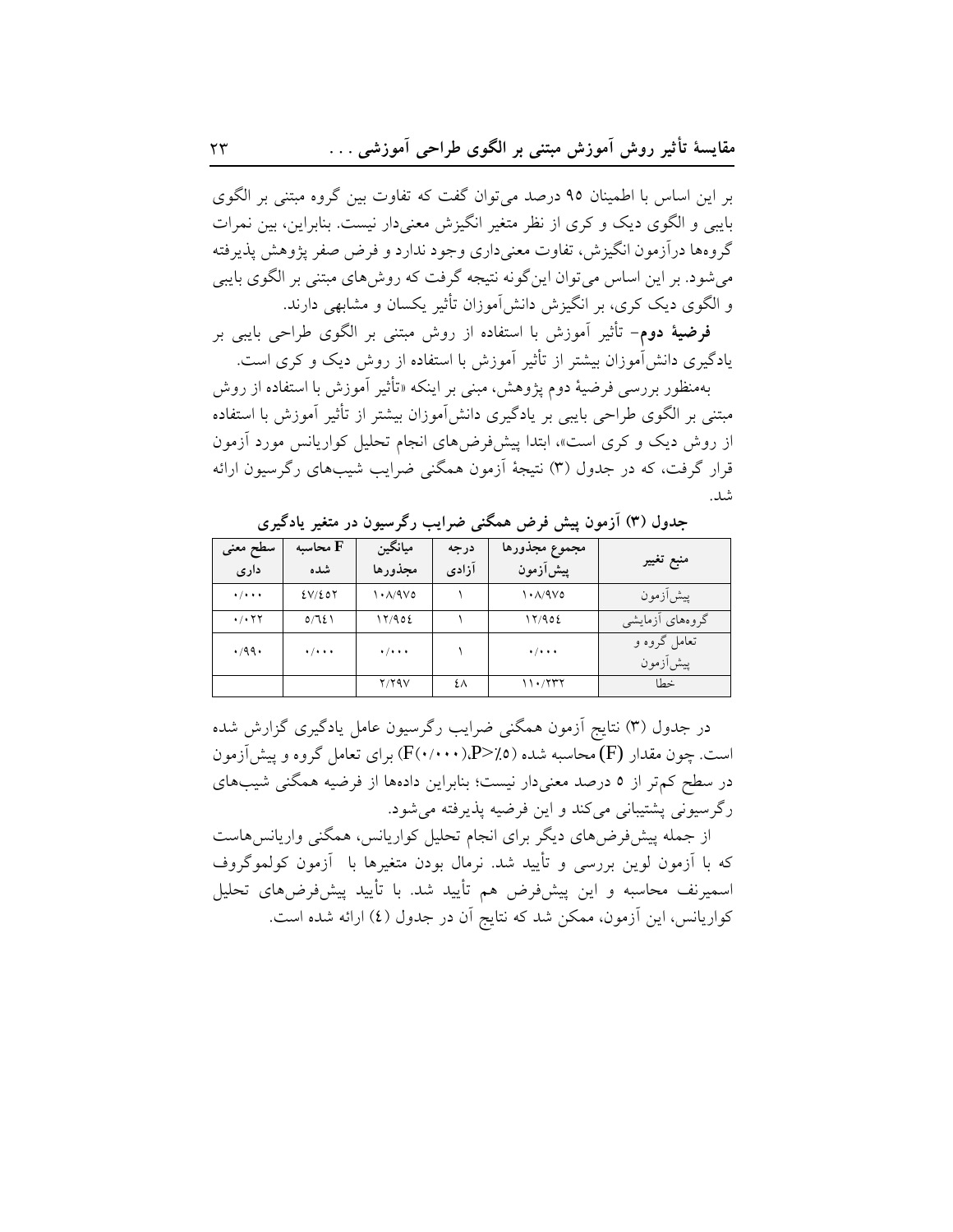| سطح<br>معنىدارى             | نسبت F | ميانگين<br>مجذورات | درجه<br>آزادی | مجموع<br>مجذورات          |             |
|-----------------------------|--------|--------------------|---------------|---------------------------|-------------|
| $\cdot$ / $\cdot$ + $\cdot$ | 07/T7V | $11V/A \cdot 7$    |               | $11V/A \cdot 7$           | پیشlزمون    |
| $\cdot$ / $\cdot$ + $\cdot$ | Y2/277 | VV/0YV             |               | VV/0YV                    | گروهها      |
|                             |        | $Y/Y$ $\circ$      | ٤٩            | 11.7777                   | واريانس خطا |
|                             |        |                    | ٥٢            | $Y\wedge o\varphi/\cdots$ | مجموع       |

جدول (٤) نتايج تحليل كوواريانس پسآزمون يادگيري

 $\rm F$  در جدول (٤) مجموع مجذورات، درجه آزادی، میانگین مجذورات و مقدار (٣٤/٤٦٢) محاسبه شده با درجه آزادي (٤٩ و ١) ارائه شده است. به دليل اينكه مقدار F محاسبه شده از (F=4/04) جدول با همین درجه آزادی بزرگتر است و همچنین میدانیم چنان چه سطح معنیداری بهدست آمده آزمون از سطح خطای مورد نظر یژوهشگر کوچکتر باشد، وجود اختلاف معنیدار بین دادهها نتیجهگیری میشود. در این آزمون هم میبینیم که سطح معنیداری بهدست آمده از سطح خطای مورد نظر کوچکتر است. بر این اساس با اطمینان ۹۵ درصد می توان گفت که بین میزان یادگیری دانشآموزانی که با روش بایبی آموزش دیدهاند، نسبت به دانشآموزانی که با روش دیک و کری آموزش دیدهاند تفاوت معنیداری وجود دارد و این تفاوت به نفع گروهی است که با روش بایبی آموزش دیدهاند.

# بحث و نتیجه گیری

با توجه به پژوهش انجام شده و بر اساس یافتهها، هر یک از فرضیههای پژوهش بررسی شد و با سایر پژوهش های انجام شده در این زمینه مقایسه می شود. **فرضيهٔ اول**– تأثیر آموزش با استفاده از روش مبتنی بر الگوی بایبی بر انگیزش دانش آموزان بیشتر از تأثیر آموزش با استفاده از روش دیک و کری است. فرض صفر پژوهش یذیرفته شد و بین انگیزش دانشآموزانی که با روش بایبی آموزش دیده بودند و دانش آموزانی که با روش دیک و کری آموزش دیده بودند، تفاوت معنیداری مشاهده نشد.

بهمنظور تبیین این فرضیه، دیک و همکاران (۲۰۰۵) بیان کردند با وجود شهرت فزایندهٔ اصول ساختنگرایی، بسیاری از طراحان نظر مساعدی نسبت به موقعیتهای صرفاً ساختارگرا ندارند و در این باره اظهار میکنند که در اقدامات آموزشی ای که برمبنای ساختنگرایی هستند، این ضرورت وجود دارد که یادگیرنده بر فرایند آموزش کنترل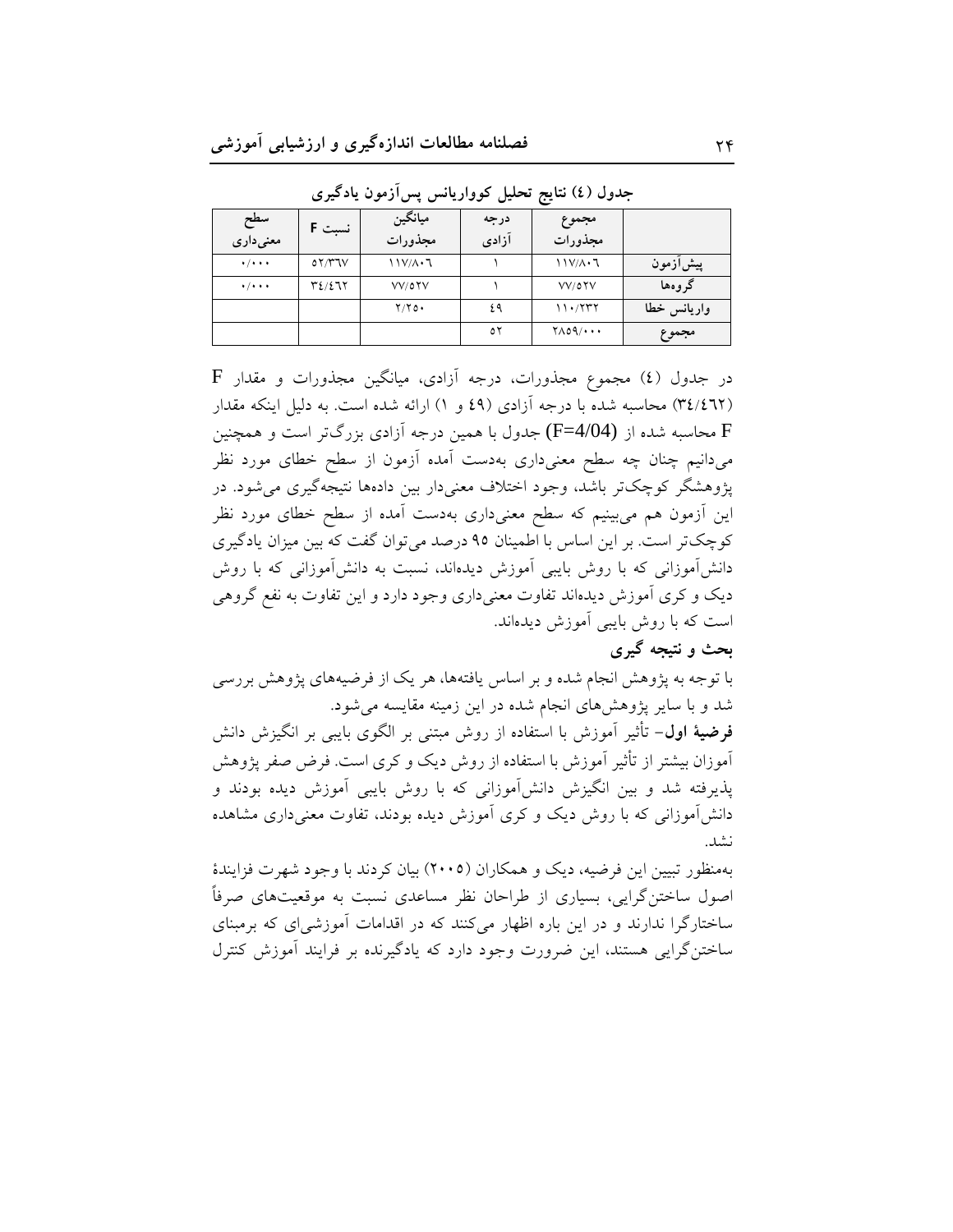کامل، مثل انتخاب اهداف و فعالیتهای یادگیری داشته باشد. این امر چندان امکان پذیر نیست؛ چون بهندرت پیش می آید که دو نفر به یک تفسیر یا درک از واقعیت برسند و این نقش فعالیتهای آموزشی ساختارمند را به حداقل میرساند. همچنین مریل ۱ (۱۹۹۲) نیز در مقابل رویکرد ساختن گرایی صرف، خاطرنشان می کند که در حالی که یادگیرندگان الگوهای ذهنی درونی شان را در موقعیتهای آموزشی گسترش میدهند، با این وجود نمیتوانند با انتزاعیات و مدلهای ذهنی دیگران ارتباط برقرار کنند. می توان چنین نتیجه گرفت که بنا به دلایل فوق الگوی بایبی و الگوی دیک و کری تأثیر مشابهی بر انگیزش دانشآموزان داشتهاند. این امر بهویژه با توجه به مقطع تحصیلی دانش آموزان و نیازمندی آنها به ساختار بیشتر قابل توجیه است.

نتايج اين فرضيه با پژوهش قاضي طباطبايي، حاتمي، فردانش، مجدانيان، اسلامي، (۱۳۸۸) ناهمسوست، قاضی طباطبایی و همکاران در یژوهشی با عنوان «مقایسهٔ اثربخشي طراحي أموزشي ملهم از سه نظريهٔ رفتارگرايي، شناختگرايي و ساختگرايي در تغییر نگرشهای اجتماعی» به این نتیجه دست یافتند که ۱– تأثیر طراحی آموزشی مبتنی بر رویکرد ساختن گرایی بر شکل گیری و تغییر نگرش دانشآموزان بیشتر از تأثیر طراحي أموزشي مبتني بر رويكرد شناخت گرايي است؛ ٢- تأثير طراحي أموزشي مبتني بر رویکرد ساختن گرایی بر شکل گیری و تغییر نگرش دانش آموزان بیشتر از تأثیر طراحی آموزشی مبتنی بر رویکرد رفتارگرایی است؛ ۳- تفاوت معنیداری در شکل گیری و تغییر نگرش دانشآموزانی که بر اساس رویکرد رفتارگرایی آموزش دیدهاند با دانش آموزانی که بر اساس رویکرد شناختگرایی آموزش دیدهاند، وجود ندارد. نمونههای این یژوهش در مقطع راهنمایی و از نظر سنی، متفاوت از نمونهٔ یژوهش حاضر بودند. این موضوع می تواند دلیلی بر ناهمسو بودن نتایج پژوهش قاضی طباطبایی و همکاران با يژوهش حاضر باشد.

**فرضیهٔ دوم**– تأثیر آموزش با استفاده از روش مبتنی بر الگوی طراحی یادگیری بایبی بر یادگیری دانش[موزان بیشتر از تأثیر آموزش با استفاده از روش دیک و کری است. با توجه به نتایج بهدست آمده از تحلیل نمرات آزمون یادگیری و تأیید فرضیهٔ دوم می توان گفت که الگوی طراحی بایبی، روشی مناسب و مؤثر در افزایش یادگیری دانش آموزان از موضوع است. این یافتهها با یافتههای کارسلی و آلیپاسا (٢٠١٤)، فاضلیان

1. Merril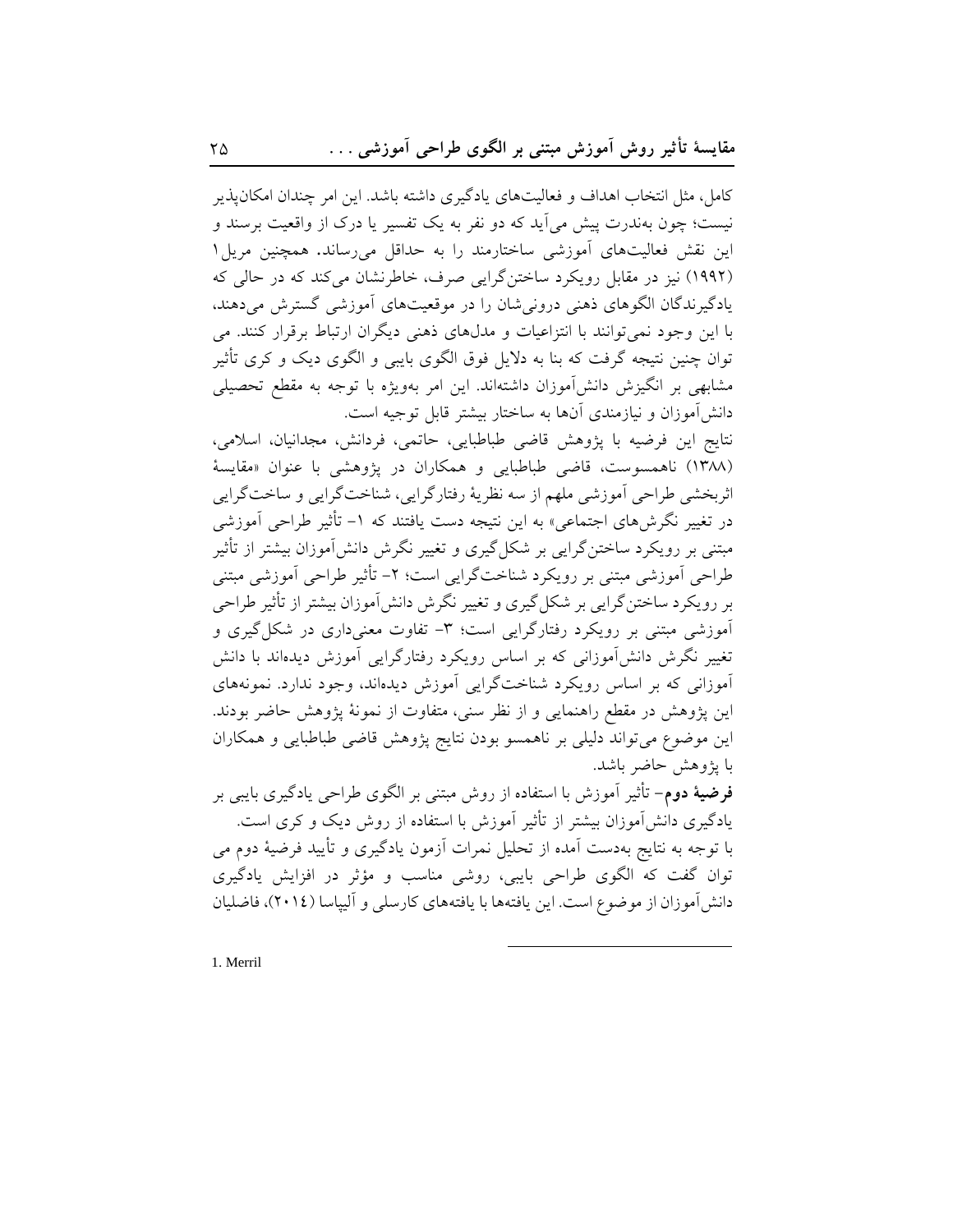و همکاران (۲۰۱۰)، حیدری (۱۳۸٤)، کاوویویچای (۲۰۰۸)، گویال (۲۰۰۹)، مرادی (۱۳۹۱)، مالکی (۱۳۸۹۰)، بایبی و همکاران (۲۰۰۲)، تونا و کاکار (۲۰۱۳)، آسیش (۲۰۱۰)، تیاگی و ورما (۲۰۱۳)، ارگین (۲۰۱۲)، یادیگاروگلو و دمیرگیوگلو (۲۰۱۲)، کرمی و همکاران، (۱۳۸۸)، ملتون و همکاران (۲۰۰۳) همسو است. یعنی محیطهای یادگیری مبتنی بر رویکرد ساختن گرایی در افزایش یادگیری دانشآموزان تأثیر بهسزایی دار د.

نتيجهٔ پژوهش حاضر با نتايج يافتههاى مارياناكيز (٢٠٠٩) ناهمسو بود. مارياناكيز در تحقیق خود نشان داد که رویکردهای رفتارگرایی و شناختگرایی نسبت به ساختن گرايي بسيار مؤثرتر عمل مي كنند و اين در حالي است كه او در تحقيق خود به رويكرد ساختنگرایی بهعنوان رویکردی بدون ساختار و بدون هیچ گونه طراحی از قبل می نگریست. در صورتی که الگوهای ساختنگرایان به ویژه الگوی پنج مرحلهای بایبی، الگويي فعال و يادگيرنده محور است كه نياز به برنامهريزي و طراحي دقيق دارد.

در مجموع با نگاهی به نتایج بهدست آمده از تحقیق حاضر میتوان چنین نتیجه گرفت که بهکارگیری الگوهای آموزشی که بر فعال بودن یادگیرنده تأکید دارند، در افزایش میزان یادگیری آنان تأثیر بهسزایی دارد. رویکرد ساختنگرایی، تجربههای یادگیری نامحدودی را برای دانشآموزان فراهم میکند که در آن روشها و نتایج یادگیری به آسانی قابل اندازهگیری نیستند و ممکن است برای یادگیرندگان مختلف مشابه نباشند. محیط یادگیری باید برای یادگیرندگان فرصتهایی فراهم کند که در آن بتوانند درک مفهومی خود را در موقعیتهای مختلف مثل حل مسئله به کار گیرند و همچنین یادگیرندگان بر یادگیری خود کنترل داشته باشند. آموزش و پرورش باید ذهن را از تعادل موجود خارج سازد تا فرد، خود از راه تعادلجويي به تعادل دست يابد. بهعبارتي غایت علم، همان طرح موقعیت مبهم، مسئلهسازی، مجهول،یابی در برابر ندانستهها قرار گرفتن و موارد مشابه است تا قدرت خلاقیت، ابداع، کشف، تفحص و تحقیق در فرد ظاهر شود. بنابراین بهکارگیری روش،ای تدریس فعال کمک بهسزایی به بهبود آموزش و پرورش میکند. روی هم رفته الگوهای آموزشی فعال همانند الگوی بایبی برای آموزگاران اثربخش و ایدهآل است، همچنین به دانشآموزان انگیزه میدهد که سطح یادگیری خود را بالا ببرند و دامنهٔ آن را گسترش دهند. بنابراین در مقایسه با روش های تدريس سنتي كارآمدتر و سازمان يافتهتر هستند.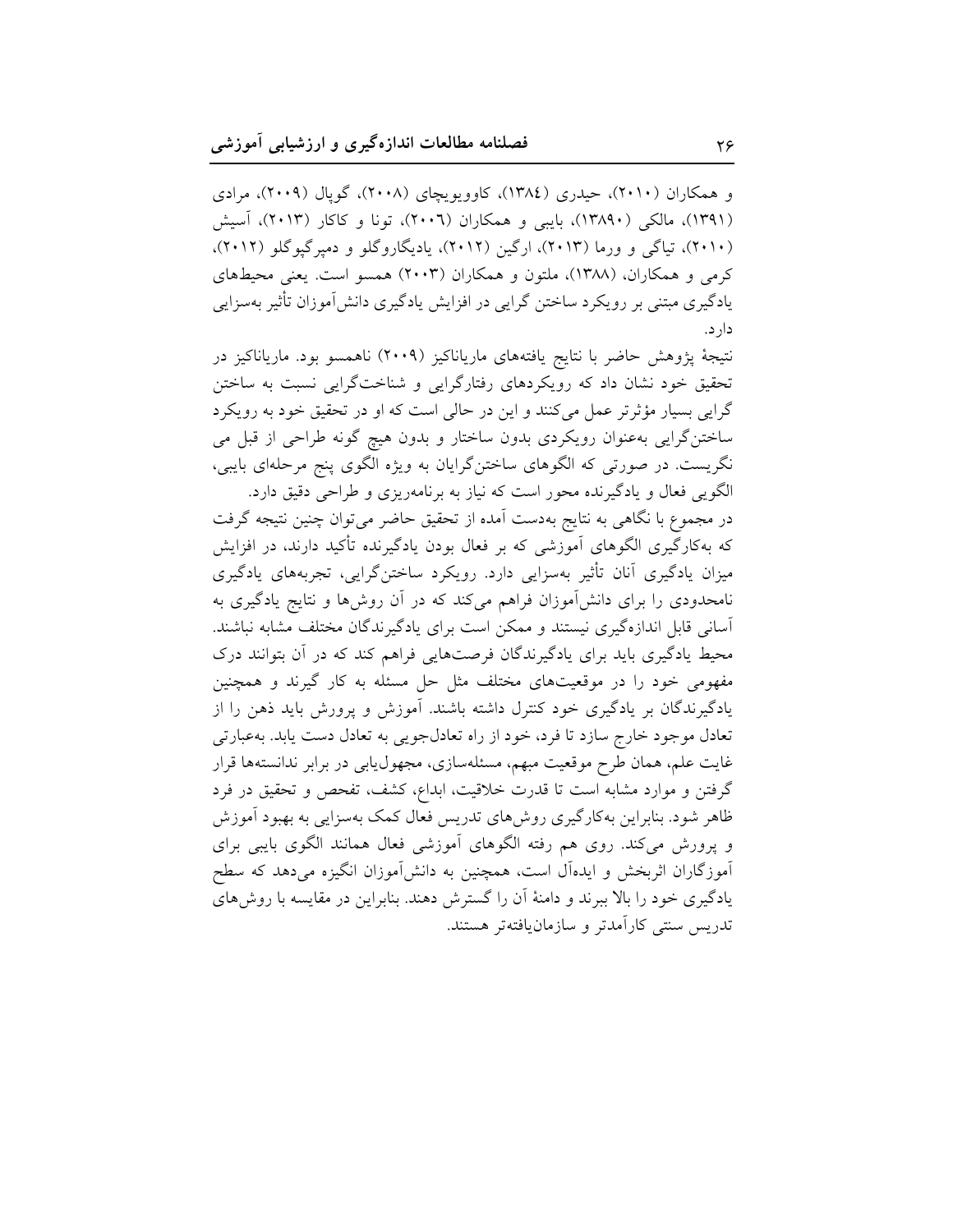#### ييشنهادها

طبق نتایج پژوهشهای یادشده و نتایج بهدستآمده از این پژوهش، بهکارگیری الگوی طراحی آموزشی بایبی در مقایسه با الگوی طراحی آموزشی دیک و کری در تدریس درسها، نه تنها یادگیری و انگیزش دانشآموزان را بالا میبرد، بلکه باعث افزایش روحیهٔ کاوشگری، مشارکت و همفکری گروهی در بین آنان میشود. بنابراین طراحان آموزشی و معلمان طبق مراحل آموزشی الگوی بایبی باید تلاش کنند تا دانشآموزان را با مسائل مختلف روبهرو سازند و برای این منظور در ابتدای تدریس، دانش آموزان را دچار حیرت و سردرگمی کنند، یعنی آنها را در موقعیت نامعین و ابهامانگیز قرار دهند. معلمان سپس باید فرصت دهند تا دانشآموزان به بررسی موقعیت نامعین و تعریف مسئله بپردازند و بهطور منظم و فکورانه دربارهٔ مسئله تحقیق کنند. دانشآموزان باید جرأت سؤال کردن داشته باشند و در نتیجه به فعالیتهای بدنی و ذهنی برای کشف موضوع اقدام كنند. معلمان همچنين بايد به دانش آموزان اجازه دهند تا در مورد يافتههاي خود توضیح دهند و آنچه را که فکر میکنند درست است بدون واهمه و نگرانی بیان كرده و از آن دفاع كنند. طراحان آموزشي بهتر است شرايطي را فراهم آورند تا دانش-آموزان، منابع داخلی و خارجی بیشتری را در رابطه با موضوع، مطالعه کنند و میزان دانش و اطلاعات خود را گسترش دهند. بهتر است روشهای فعال تدریس، در درس۵ایی بهکار گرفته شود که مفاهیم جدید باشد. همچنین معلم نیاز دارد منابع را آماده کند و به یادگیرندگان زمان بدهد تا در موضوع درسی درگیر شوند.

در این پژوهش، مشارکتکنندگان دانش|موزان دختر بوداند، بنابراین پیشنهاد میشود در تحقیقی که در آن آزمودنیهای دختر و پسر مشارکت داشته باشند، اثربخشی الگوی پنج مرحلهای بایبی بر هر دو جنس بررسی و نتایج با هم مقایسه شود.

این پژوهش به چند درس از کتاب درسی علوم تجربی پایه سوم راهنمایی و یک دورهٔ چند هفتهای محدود بوده است. پیشنهاد می شود در تحقیقی مشابه، روش تدریس مبتنی برالگوی پنج مرحلهای بایبی دربارهٔ درس۵لی بیشتر و با دورهٔ اَموزشی طولانی تر انجام شو د.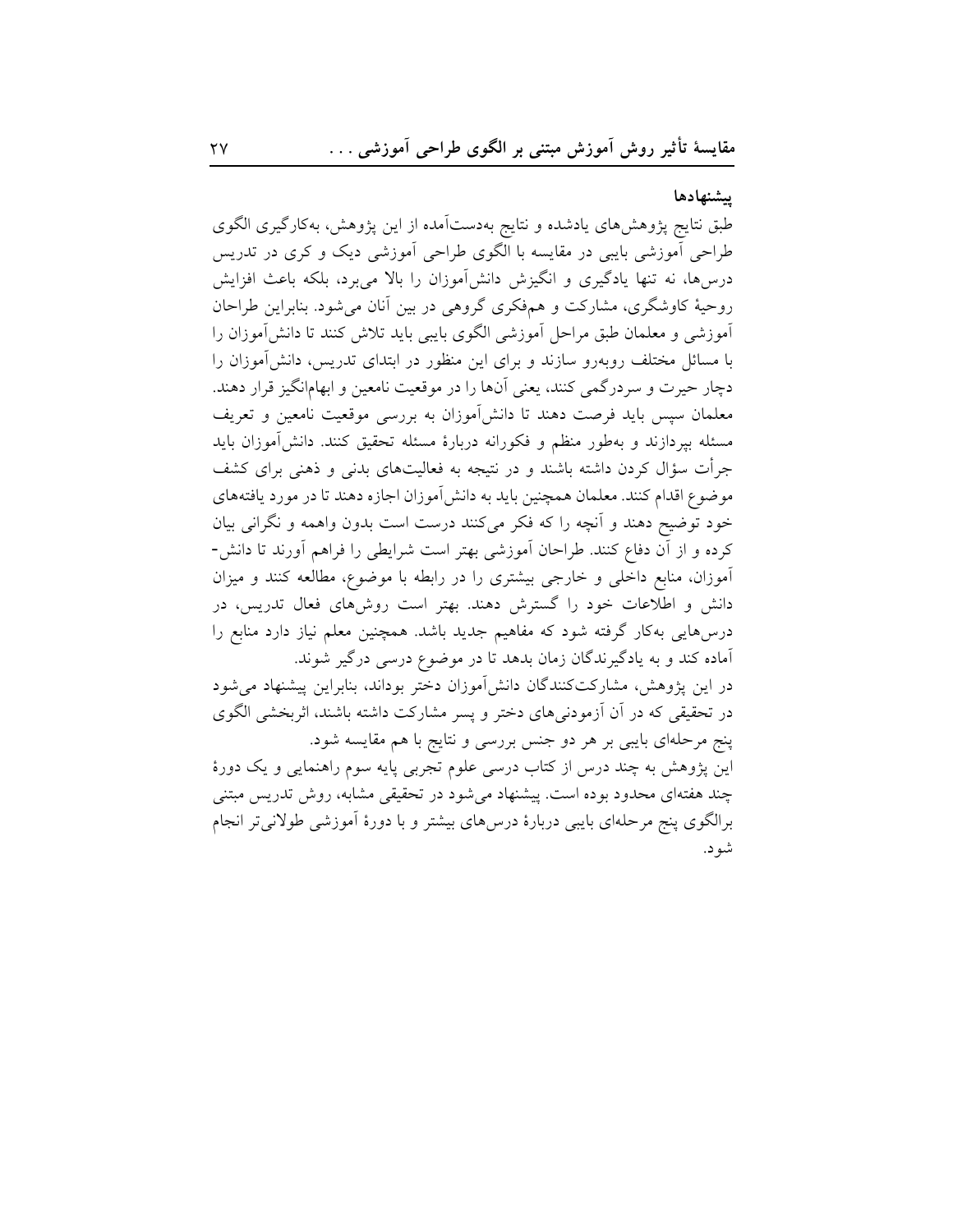منابع

- رضوی، عباس (۱۳۹۰). *مباحث نوین در فناوری آموزشه ٍ.* اهواز: دانشگاه شهید چمران.
	- صفوي، امانالله ( ۱۳۹۰). ر*وش ها، فنون و الگوهاي تدريس*. تهران: سمت.
- قاضی طباطبایی، محمود؛ حاتمی، جواد؛ فردانش، هاشم؛ مجدانیان، آذر و اسلامی، زهرا (١٣٨٨). مقايسه اثربخشي طراحي أموزشي ملهم از سه نظريه رفتارگرايي، شناختگرايي و ساختگرایی در تغییر نگرش های اجتماعی، *فصلنامه علمی پژوهشی روانشناسی دانشگاه* تيريز ، ٤ (١٣)
- کرمی، مرتضی؛ فردانش، هاشم؛ عباسپور، عباس (۱۳۸۸). مقایسه اثربخشی الگوهای طراحی آموزشی سیستمی و سازندهگرا در آموزش مدیران *دوفصلنامه مدیریت و* برنامه ریزی در نظامهای آموزشبی، ۲ (۳): ۶-۳۰.
- مالکی، مائده (۱۳۸۹). تأثیر الگوی طراحی آموزشی گانیه و پنج مرحلهای بایبی در آموزش مبتنی بر شبکه بر یادگیری، یادداری وانگیزش دانشجویان. *فصلنامه روان شناسی تربیتی،* ٥  $(10)$
- مرادی، مهسا (۱۳۹۱). *مقایسه تأثیر روش آموزش مبتنی بر الگوی پنج مرحلهای بایبی و* سنتبی بر خلاقیت ویادگیری دانش آموزان سال سوم راهنمایی در درس علوم در سال تحصی*لی (۹-۹۰*. پایاننامه کارشناسی ارشد، دانشگاه علامه طباطبایی.
- Abdoli Sejzi, A. & Aris, B. B. (2012). International Conference on Teaching and Learning in Higher Education (ICTLHE 2012) in conjunction with RCEE & RHED. Procedia - Social and Behavioral Sciences 56 (2012)  $426 - 431$ .
- Açish, S. (2010). An evaluation of activities designed in<br>accordance with the 5Emodel by would-be science teachers.<br>Retrieved January 2012 from http://www. Sciencedirect. Com.
- Akbulut, Y. (2007). Implications of two well-known models for instructional designers in distance education: Dick-Carey versus Morrison-Ross-Kemp. Turkish online Journal of Distance *Education,*  $8(2)$ : 5.
- Bello, H. & Aliyu, U. O. (2012). Effect of Dick and Carey instructional model on the performance of electrical/electronic technology education students in some selected concepts in technical colleges of northern Nigeria. Educational Research, 3,  $(3): 277 - 283.$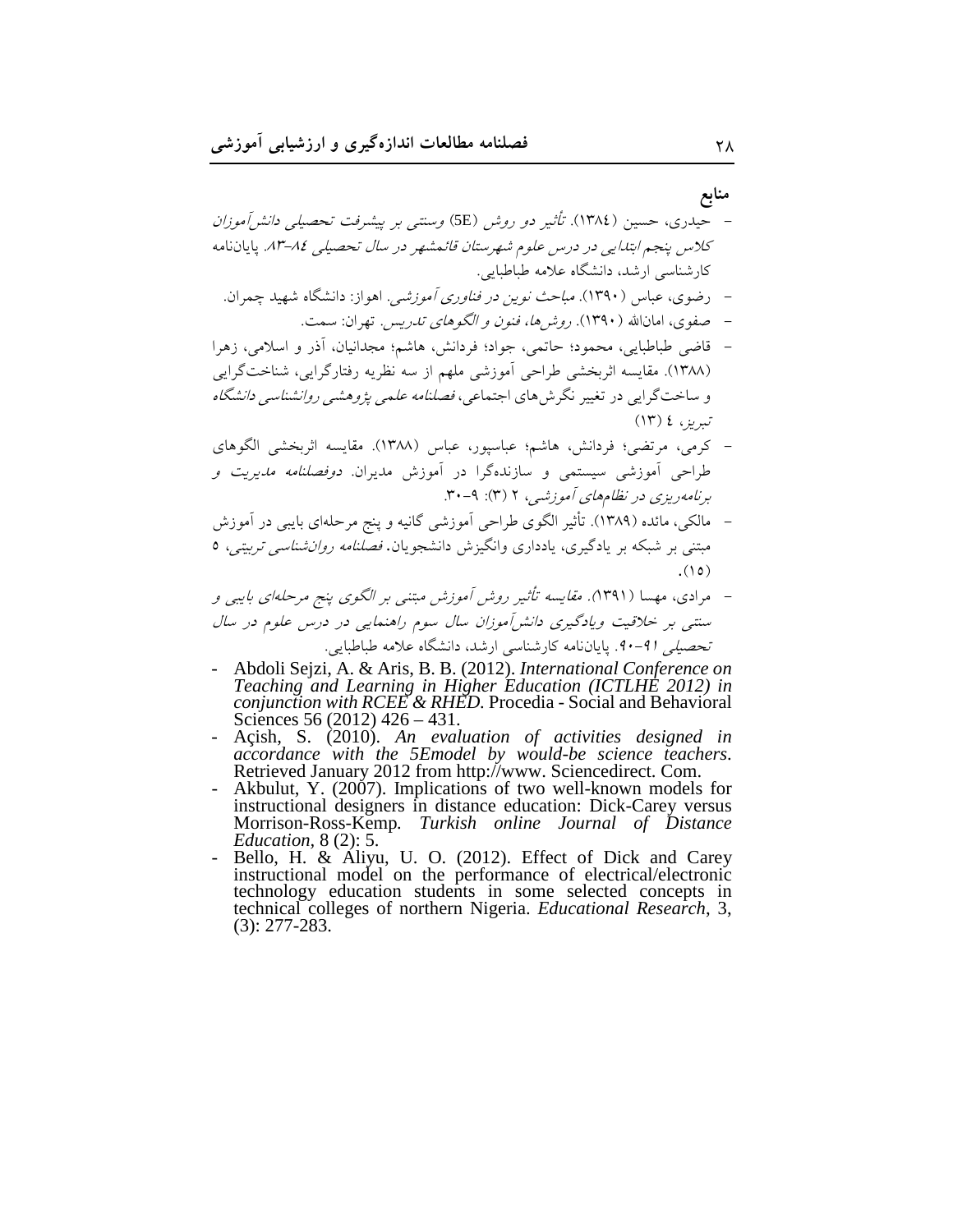- Boddy, N.; Watson, K. & Aubusson, P. (2003*). A trial of the five e's: a referent model for constructivist teaching and learning. Research in Science Education*, 33: 27-42.
- Bybee, W. Rodger (2009). *The bscs 5E instructional model and v2st century skills.* Available online at www.Sciencedirect.Com.
- Bybee, R. W.; Taylor, J. A.; Gardner, A.; Scotter, P. V.; Powell, J. C. & Westbrook, A. (2006a). *The BSCS 5E Instructional Model: Origins and Effectiveness.* A Report Prepared for the Office of Science Education National Institutes of Health. Executive Summary. Colorado Springs: BSCS.
- Ceylan, E. (2008). *Effects of 5E learning cycle model on understanding of stat of matter and solubility concepts*.
- Dick, W.; Carey, L. & James, O. (2005). *The Systematic Design of Instruction.* (6th Ed.). Allyn Bacon.
- Emamrizi, C.; Najafipour, M. & MirshahJafari, E. (2013). The effect of the active teaching method on the academic achievement in the Religious concept. *Procedia - Social and Behavioral Sciences*, 83: 204 – 207.
- Ergin, I. (2012). *Constructivist approach based 5E model and usability instructional physics*.Vol. 6, No: 4.
- Fazelian, p.; Naveh ebrahim, A. & Soraghi, S. (2010). The effect of 5E instructional design model on learning and reention of sciences for middle class students. *Procedia Social and Behavioral Sciences,* 5: 140–143.
- Gopal, T. (2008). *Integration of the BSCS 5E instructional method and technology in an anatomy and physiology lab*. Doctoral dissertation, Southern Mississippi University.
- Hirumi, A. (2013).*Grounding e-Learning Interactions to facilitate Critical Thinking & Problem Solving.* ASTD Annual Conference Dallas, Texas May 19-22.
- Karsli, Fethiye & Ayas, Alipaşa. (2014). Developing a Laboratory Activity by Using 5e Learning Model on Student Learning of Factors Affecting the Reaction Rate and Improving Scientific Process Skills*. Procedia - Social and Behavioral Sciences,* 143: 663 – 668.
- Kaveevivitchai, C. (2008). *Enhancing nursing students' skills in vital signs assessment by using multimedia computer-assisted learning with integrated content of anatomy and Physiology*. Retrieved January 2012 from http:// www.sciencedirect.com.
- Melton, B.; Zience, A.; Leonard, S.; Pick, E. & Thomasson, L. (2003). A Comparison of Behaviorist and Constructivist-Based Teaching Methods in Psychomotor instruction*. Journal of Southern Agricultural Education Research*, 53 (1).